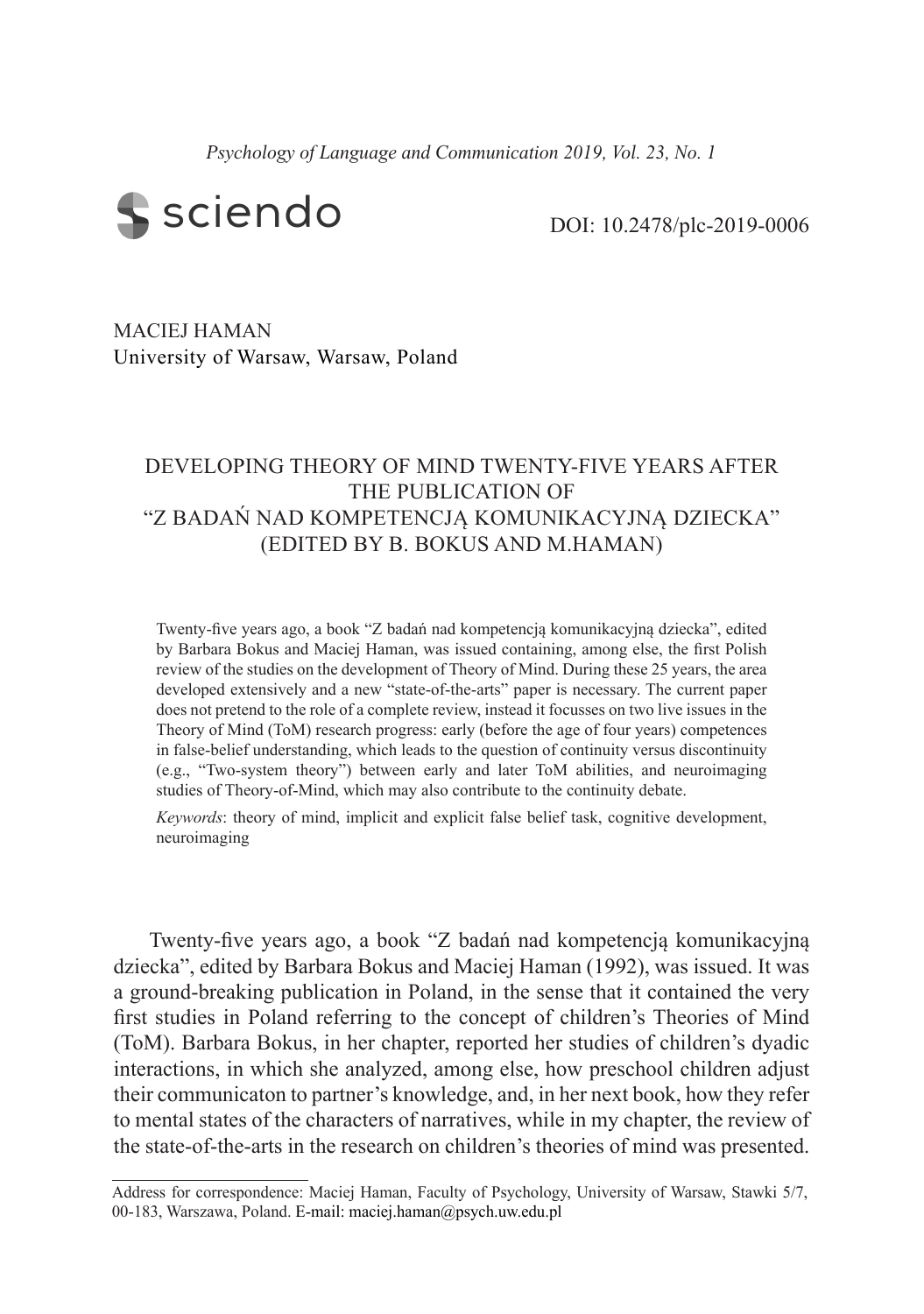That was the early stage of the world-wide contemporary studies on ToM, and all seemed to be simple then: passing "false-belief" task (FBT) around the age of four was proposed as a corner-stone of ToM (Wimmer & Perner, 1983), a few prototypical versions of FBT were designed and tested in a growing body of research, the interrelations between ToM and some developmental processes studied before (decentration, perspective taking, appearance-reality distinction; Flavell, 1992, 1993) seemed to be well determined, and the sub-population lacking ToM was identified (autistic patients; Baron-Cohen, Leslie, & Frith, 1985, Baron-Cohen, 1989). Unfortunately, since then things became more complicated. First of all, Onishi and Baillargeon (2005) documented passing non-verbal FBT by 15-monthold infants. On the other hand, intriguing irregularities in the ToM task performance were demonstrated in school-age children, adults, and some clinical populations (Henry, Phillips, Ruffman, & Bailey, 2013; Kuhn, 2000; Peterson, Slaughter, Moore, & Wellman, 2016). Last, but not least, widespread use of functional brain imaging methods radically changed contemporary studies of cognition and cognitive development. That, among else, causes that after 25 years, a new critical state-of-the-arts review of ToM research has to be written, discussing such tempting questions as: (a) "Is ToM development continuous from infancy to late childhood, or is there radical conceptual change around the age of four?", (b) "Is there substantial development after passing FBT?", (c) "To what degree does language, executive functions, social interactions, etc., contribute to the development of ToM?", (d) "What areas of children's cognition or behavior (e.g., moral reasoning, social action, etc.) are dependent on ToM development?", (e) "What are neural substrates of ToM and social cognition?"

The size of the current article is too restricted to comprise the whole scope of the live issues in the contemporary ToM research. There are also other review papers which may fill this gap. What I am going to do instead is to focus on two topics: firstly, I am going to point to the contemporary controversies about continuity of ToM from infancy to later phases of development, which arose in the developmental science after publication of the first reports of early understanding of false-belief, and secondly, I am going to touch on the issue of the possible contribution of neuroimaging to the ToM research, and particularly to the continuity debate.

### **False-Belief Understanding in Infancy and the Issue of developmental Continuity**

The history of false-belief test (FBT) began together with the interest in ToM in 1978, when Premack and Woodruff published the article "Does the chimpanzee have a theory of mind?" in the first issue of Behavioral and Brain Sciences. Premack and Woodruff argued, among else, that chimpanzees are able to intentionally deceive other individuals, which requires representing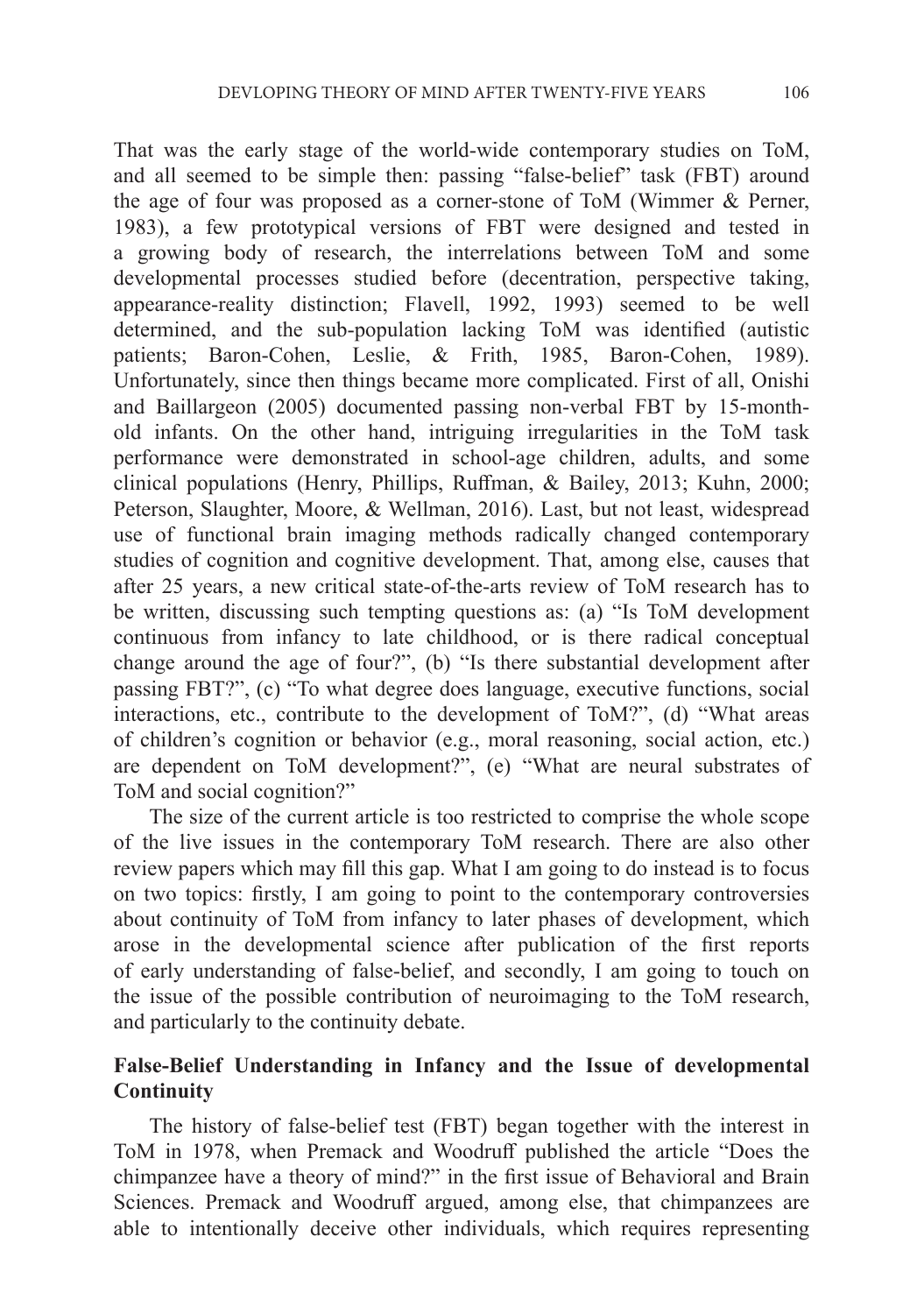#### 107 M. HAMAN

their actual and induced beliefs as a basis of action. This argument was criticized in the commentary by Dennett (1978), who proposed the thought experiment demonstrating that only predicting others action from false-belief provides reliable test for "theory of mind" – understanding that invisible mental states guide actions. In this vein, Wimmer and Perner (1983) designed the false-belief task to be used with preschoolers and found that some 4-year-olds, and majority of older children, but not 3-year-olds, succeed in this task.

Varieties of false-belief tasks have been designed after Wimmer and Perner's (1983) study, but most of them belong to two general categories: false location (change of location) or false identity (change of content). In the first case, the protagonist observes object X being hidden in the location Y. Then, the object changes its location out of the protagonist's perceptual access. Finally, in the test phase, the child is asked where the protagonist would search for the object, or where the protagonist thinks the object is. False identity or "change of content" version typically starts with an object hidden in the container suggesting another content (e.g., pencils in the sealed box of chocolate pills). Children are asked what they think is there in the container. Then, the protagonist (one of the experimenters or a puppet) leaves the scene, and the real content of the container is revealed to the child. The test question is what the protagonist thinks is in the box. Additional memory and control questions are asked in both types of the test to ascertain that children correctly understood and memorized all information needed to solve the task. Several versions of these tasks were used in the myriads of studies, which confirmed Wimmer and Perrner's results, reporting only some minor cultural variability (Lillard, 1998; Shahaeian, Peterson, Slaughter, & Wellman, 2011). That led to the wide agreement between developmentalists that older preschoolers may possess fully-fledged concept of belief, as internal state of mind, independent of reality, linked to other epistemic states, and guiding behavior. Thus, the most basic, adult-like ToM, emerges around the child's fourth birthday, even if it still develops life-span. This conviction was additionally confirmed by the developmental co-occurrence of the success in FBT and other cognitive tasks requiring appreciation of others' mental states and understanding partial independence of the mental state content from reality, such as appearance–reality distinction or "level 2" perspective taking (Flavell, 1992, 1993).

Moreover, success in the FBT at least moderately correlated with social abilities such as role taking, joint planning, verbal communication, controlling emotions, moral reasoning, or more general measures of socialisation (Hughes & Leekam, 2004; Jenkins & Astington, 2000; Peterson, Slaughter, & Paynter, 2007). Conversely, patients with autism spectrum disorder (ASD) show severe impairment of social skills and at least delayed or even destroyed false-belief reasoning (see Peterson et al., 2007, 2016). All that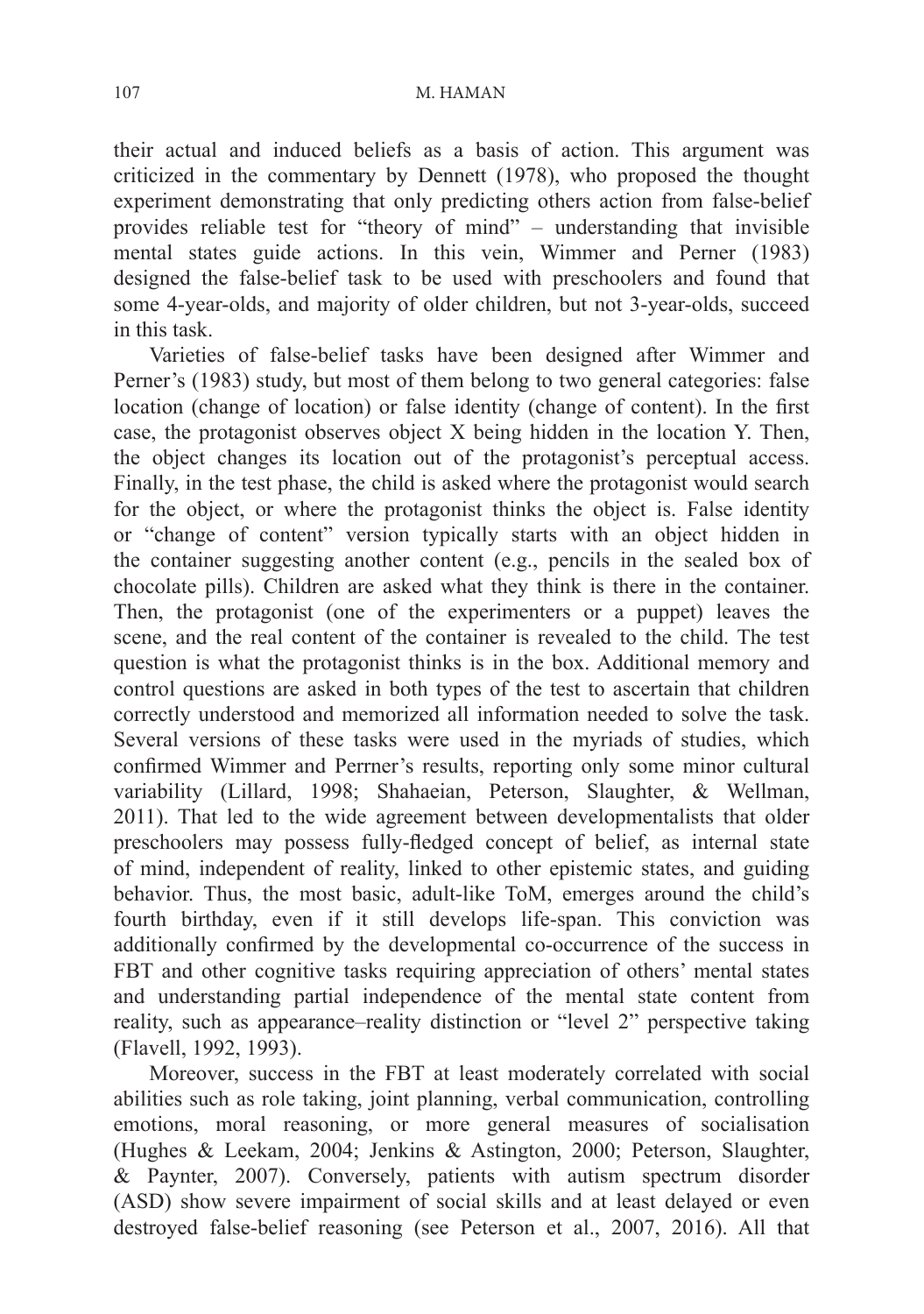seemed to validate FBT as the reliable test measuring one of the most crucial aspects of social cognition, highly relevant both in social perception and action/interaction/communication.

Some doubts arose in early 1990s. First, Zaitchik (1990) suggested that the problem may be not in representing others' beliefs, but rather with the general concept of mental representation – younger children may hold the notion of representation as a copy of reality. In her study, she demonstrated that 3-year-olds expect that the picture from a Polaroid camera would represent current state of reality rather than the state at the moment of taking the picture. Children were indeed able to switch their expectations once they had been instructed how the camera works. Later, Clements and Perner (1994) reported that 3½-year-old children fail in FBT, but look first at the location anticipated from the protagonist's false-belief, thus showing some implicit understanding of false-belief. No such anticipatory looking was observed in 3-year-olds. None of these studies, however, is demolishing for the conception of the child developing his/her fully-fledged ToM around the age of four. "Copy theory of representation" may be a consequence of lacking full ToM, and anticipatory looking at the false-belief indicated location a few months before success in FBT may reflect the necessary developmental transition period.

Another question concerns the pre-requisites for the theory of mind. This question motivated large amount of research done during last 25 years or so, and several possibilities have been proposed and tested. Some form of linguistic/pragmatic determinism of false-belief reasoning was one of the most prominent among them. It ranged from the most radical, pragmatics-oriented version by Katherine Nelson (see Nelson, 1998, Nelson, Plesa, & Henseler, 1998), through Jannett Astington's (1993) view, which stresses the role of general linguistic factors (including syntax and semantics), as well as narrative-communicative competences and social experiences; to grammaroriented approach of Jill and Peter de Villiers, stressing the role of complement clauses grammar (de Villiers, & de Villiers, 2000; de Villiers, & Pyers, 2002). One of the most persuasive argument comes from the studies of congenitally deaf children (Schick, de Villers, de Villers, & Hoffmeister, 2007). While deaf, non-signing children of hearing parents are highly delayed in false-belief test and impaired in social interaction, those who started to sign as toddlers, develop ToM and social interaction skills at the same time as hearing children, or are only a little delayed (see also Peterson et al., 2016).

Other researchers stressed the role of executive functions (EF) (Moses, 2001). Converging literature reporting behavioral and neuroscientific studies point to the period around the child's fourth birthday as a critical moment in EF development, as well as to the bi-directional relations between EF and social cognition (Zelazo, Carlson, & Kesek, 2008). Executive functions provide satisfactory explanation for Clements and Perner's (1994) results: 3-year-olds get some idea of others' mental states, which correctly directs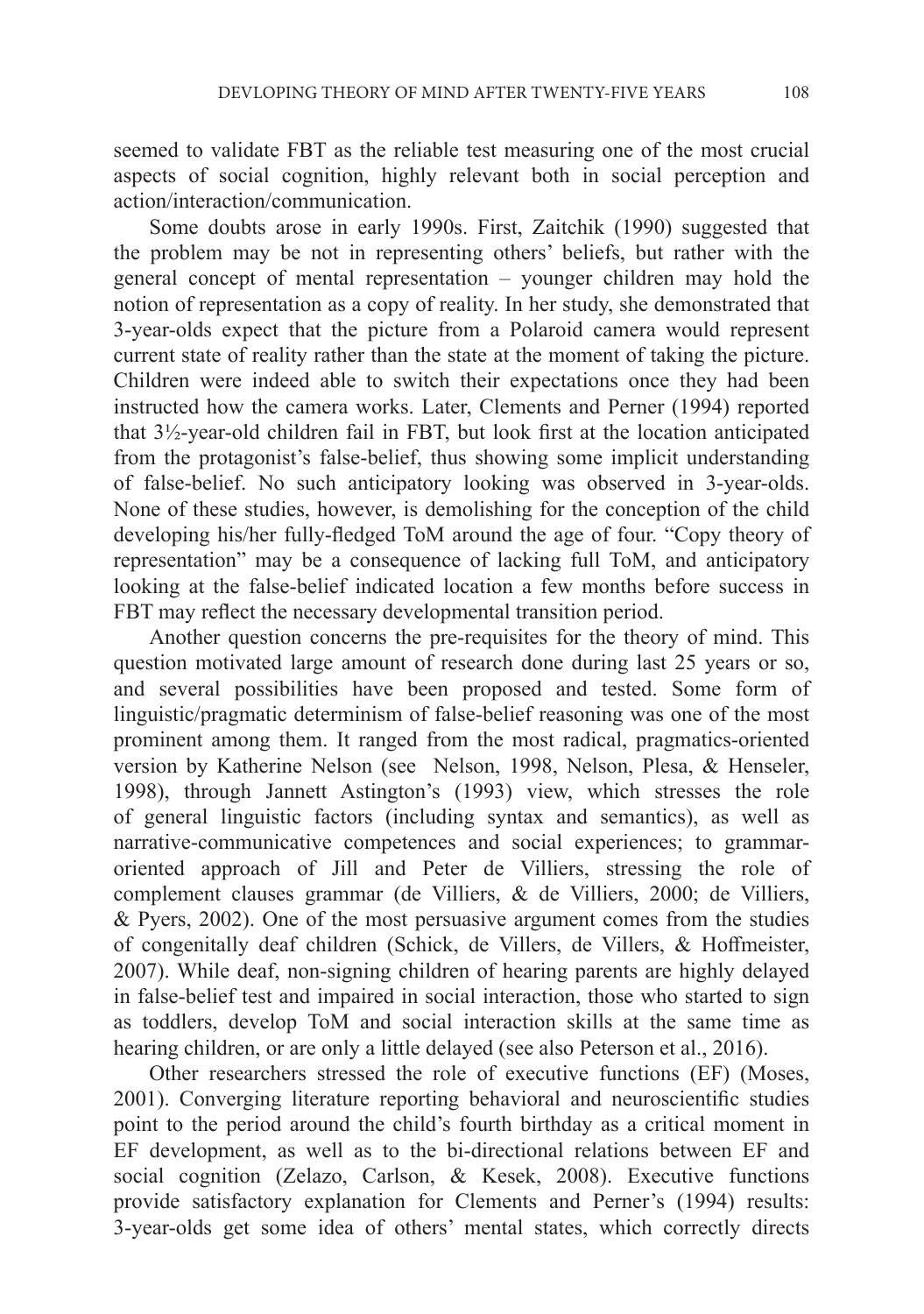#### 109 M. HAMAN

their attention to the location falsely represented by the protagonist. However, when asked to explicitly decide between false and true location, they are unable to inhibit more prevalent and more recently acquired true location. Recently, Benson, Sabbagh, Carlson and Zelazo (2013) showed that 3½-year-olds who initially perform poorly in classical FBT benefited from ToM training depending on their executive functioning performance. Devine & Hughes (2014) presented the meta-analysis of the large body of studies of EF and FBT performance interrelations, revealing complex, bi-directional, but asymmetrical (especially in the earlier developmental period) pattern. Note, however, that stressing the role of EF in FBT performance may led to the question if younger children's problems with false-beliefs are of conceptual or simply executive nature. In their theoretical analysis of the false-belief task, Bloom and German (2000) raised this objection, and it's gravity also got some empirical support recently (cf. Birch & Bloom, 2003, 2007 – the "curse of knowledge" phenomenon in children and adults; Wang & Leslie, 2016; also executive-pragmatic account by Rubio-Fernández & Geurts, 2013).

Some theories search for the roots of ToM in early, non-conceptual social-cognitive mechanisms developing in infancy. Even if acquired late in the preschool age, ToM may originate from some very early mechanisms of social attention and interaction. Tomasello (1995) stressed the role of gaze following and joint attention (cf. also Tomasello, 2018, for the most recent version of the theory). Meltzoff (1993) pointed to the role of early imitation, which requires mapping between own and other's action. Baron-Cohen and collaborators (see Charman et al., 1997) added empathy to this list. Premack (1990) proposed self-propelled motion as the perceptual basis for mental states ascription, and Gergely, Csibra and collaborators (Gergely, Nádasdy, Csibra, & Bíró, 1995; Bíró, Csibra, Koós, & Gergely, 1998) have shown that infants are sensitive to rationality of action of self-propelled objects even in lack of any other animacy cues. In their view, causal mentalistic action explanations are constructed as theoretical extensions of such early teleological stance (Csibra & Gergely,1998).

Wellman and Wooley (1990) proposed that ToM development progresses from simple desire understanding, present even in toddlers, to more advanced belief-desire scheme, which becomes functional around the age of four. This progression was later extended onto other processes of inferring others' mental states, which allowed to scale the early development of ToM (Wellman & Liu, 2004, Wellman, Fang, & Peterson, 2011; Wellman, 2014)

### **Implicit understanding of false beliefs before preschool age**

There is, however, another possibility which may be levelling for the view of ToM emerging around the age of four, and which, bafflingly, turned fully conceivable after the publication of the study by Onishi and Baillargeon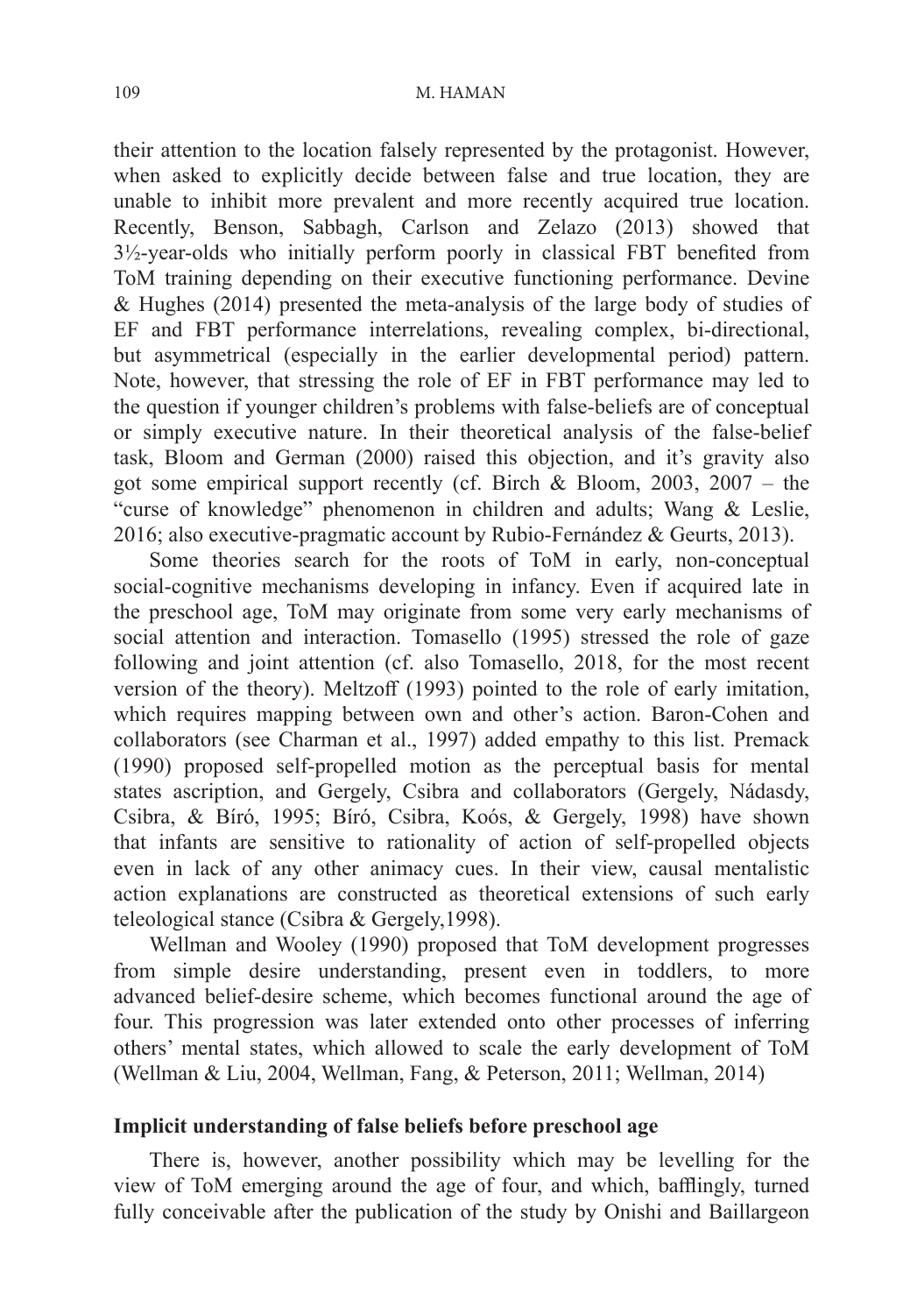(2005). Authors of this study constructed a simplified version of the classical "change of location" false-belief task and used it for testing 15-month-old infants in violation-of-expectation (VoE) looking time paradigm. Participants were surprised, and looked longer at the event, when the actor reached for the box which contained the desired object while the object changed location when actor was not present (false-belief condition). In the true belief condition, which was analogous except that the actor was present at the scene all the time, children looked longer at the event in which the actor reached for the empty box, to which the object was moved previously<sup>1</sup>. Although some alternative interpretations are still possible, this pattern is consistent with the hypothesis that infants are able to attribute false-beliefs to other people and to infer expectations about others' behavior from their beliefs, also if conflicting with reality.

Another milestone in studying early understanding of beliefs was the publication by Agnes Kovacs and collaborators (Kovacs, Teglas, & Endress, 2010). The experimental design proposed by Kovacs and collaborators was innovative, and significantly differed from that from Onishi and Baillargeon's (2005) study, or classical FB tasks. Participants were shown short videos in which a ball appeared at the stage, and then was occluded with an opaque screen. A Smurf character was standing next to the stage. Then, the ball left the position behind the occluder, which was visible both for the participant and for the Smurf, and the Smurf was removed. The ball was performing a sequence of displacements returning and leaving the stage, after which the Smurf was returned. This resulted with one of four constellations of beliefs about the final state:  $P+A+$  (both participant and actor–the Smurf–believe that the ball is behind the screen), P-A- (none of the observers believe the ball is behind the occluder),  $P+A-$ , and  $P-A+$  (only participant or only actor believes the ball is there). In the final event of the video, the screen was released and revealed either presence or absence of the ball, which might be either consistent or inconsistent with actor's and participant's expectations. The adult participants were instructed to press a key as quick as possible when the ball was present, thus, the Smurf's belief was totally task-irrelevant. Not surprisingly, the reaction times were longer in these trials when the participant did not expect the ball to be present at the release of the screen. However, the inferred Smurf's beliefs also significantly affected reaction times, making them similar (Experiment 1) or even longer (Experiment 2, in which the Smurf did not witness the release of the screen) in P+A- trials than in P-A+ trials. Moreover, reaction times were significantly longer in P-A- trials than in any other condition, in which at least one of the agents (participant or the Smurf)

<sup>&</sup>lt;sup>1</sup> In fact, two versions of both false-belief and true-belief conditions were designed in this study, which differed in spatial complexity of the object transfer, to minimize the impact of this variable, typically correlating with the experimental condition.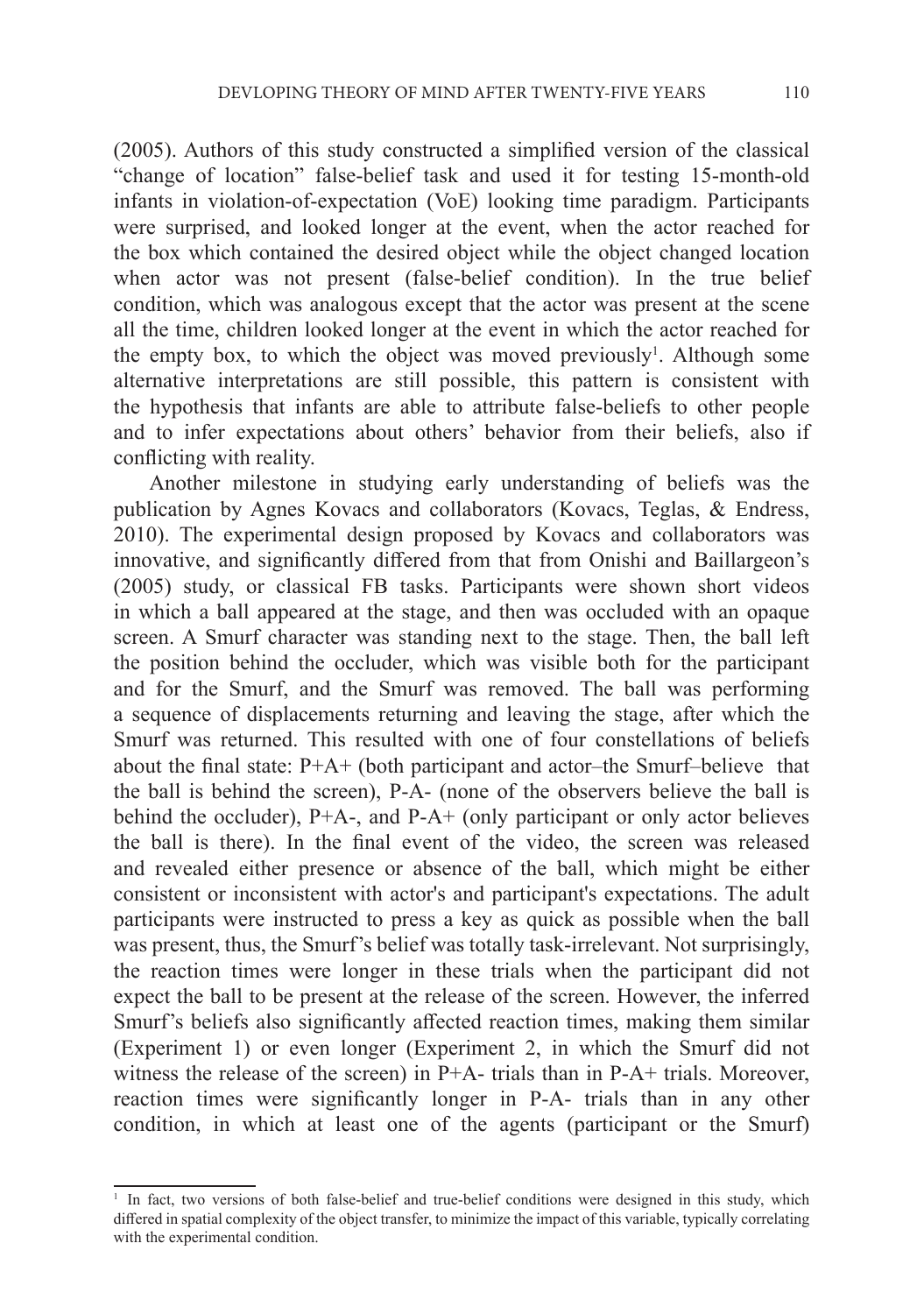expected the ball to be present. These differences disappeared in the control experiment (the Smurf replaced with a pile of boxes during entire clip), in which only participant's beliefs affected reaction times.

Infants passively observed the same sequences of events, so their looking times, rather than reaction times, were used as indices of violated expectations. In the main trial (Experiment 5), infants looked longer at the scene with no ball when the Smurf expected it to be there in contrast to the child's belief, than at the scene where neither the child nor the Smurf expected the ball. No difference in looking time was found in these two scenes, when no outcome was shown (Experiment 6). Such results are consistent with the hypothesis that both 7-month-old infants and typical adults spontaneously represents not only their own perspective and beliefs, but also perspective and beliefs of other actors involved in the event.

In one condition of the Kovacs et al.'s study (Experiment 2 with adults and Experiment 7 with infants), a pile of boxes replaced the Smurf only in the final phase (during screen release). This manipulation allowed telling at which phase the actor's beliefs are inferred. Despite the lack of the actor during the final event, his beliefs still influenced participants' reactions, which suggests that actor's beliefs are tracked "on-line" and coded at the moment of their formation or change (not at the stage of decision).

There are reasons to grant this study with special status. Firstly, the study was designed particularly rigorously, with several control experiments verifying reliability of the main findings. Secondly, infants participating in this study were only 7-months-old. Thirdly, in this study analogous processing of others' beliefs were shown both in young infants and in adults, providing not only some kind of cross-checking, but also strong argument for continuity in the development of at least some form of ToM abilities. Fourthly, the study demonstrated that processing of beliefs is mandatory and automatic (probably even in young infants). False-beliefs were, in this case, only "by-product" of the event, not its main plot. And finally, the results survived majority of the replication attempts (Kulke & Rakoczy, 2018; but see Kulke, von Duhn, Schneider, & Rakoczy, 2018; Phillips et al., 20152 for failed replication attempts).

During over thirteen years after Onishi and Baillargeon's (2005) publication, more than thirty other studies were reported demonstrating early appreciation of false-belief. I am not going to review all of them

<sup>2</sup> In the first group of experiments, in a series of 12 studies, Phillips et al. (2015) replicated findings of Kovacs et al. (2010) study, concerning automatic belief tracking in adults. Then, however, they showed that it could be an artefact related to the test events timing. Note, however, that (1) this criticism apply only to the RT measure, so the replications using other measures such as neuroimaging are unaffected by Phillips et al. arguments, and (2) specifically, this argument does not apply to the infants part of the Kovacs' et al.'s study. In their replication of Kovacs et al.'s results with adults, Nijhof, Brass, Bardi, & Wiersema (2016) carefully analysed Phillips et al.'s arguments and found them unlikely in the light of their results. Recently, Kaddouri et al (2019) have shown empirically implausibility of Phillips et al. (2015) argument.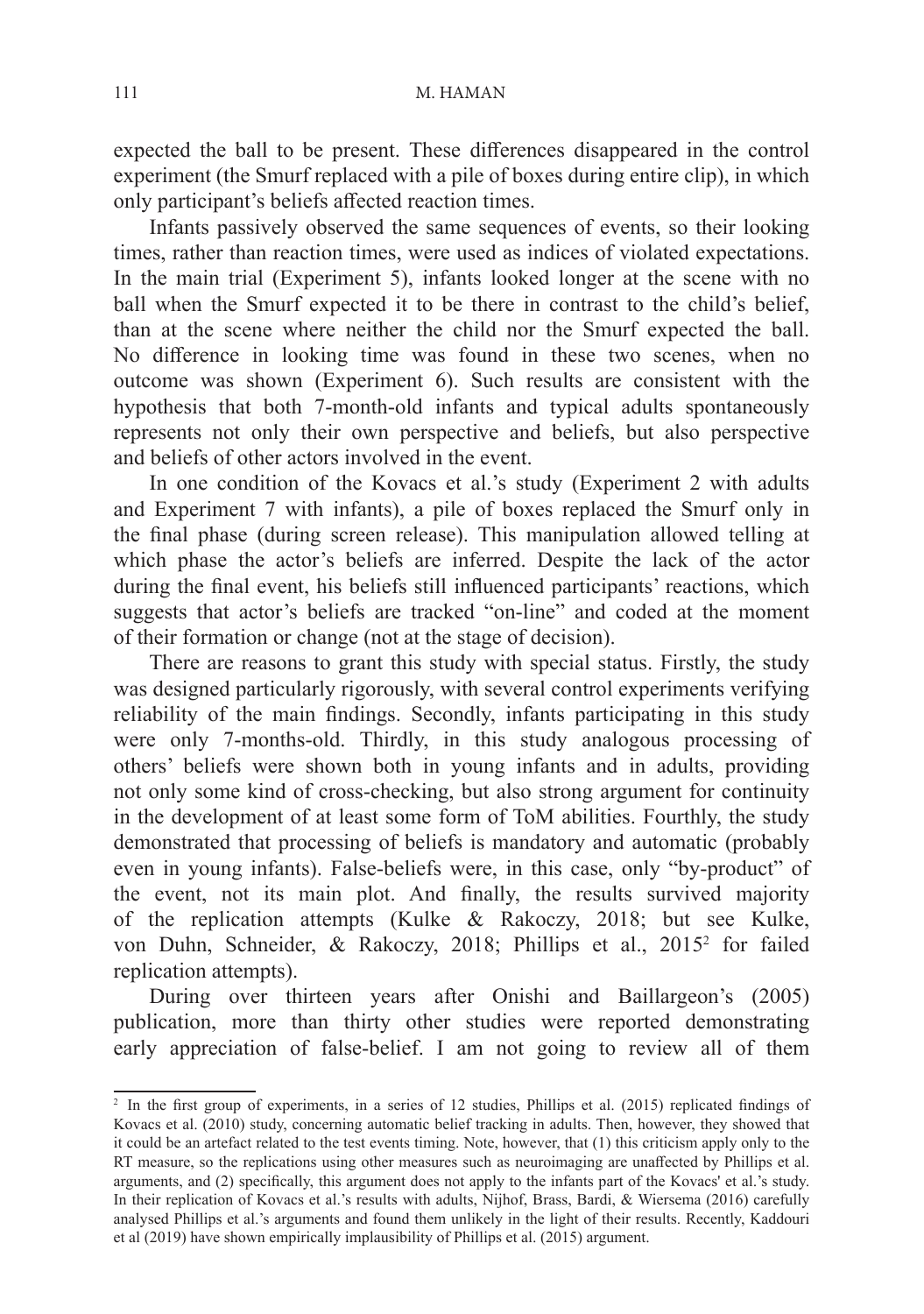here – there are several comprehensive reviews and discussion papers (see Scott & Baillargeon, 2017; Slaughter, 2015; Wellman, 2017 for critical methodological analysis of over 20 such studies; cf. also Heyes, 2014a). Instead, I am going to focus on some issues following the imposing question if these studies imply developmental continuity from implicit to explicit false-belief appreciation.

### **Does Early Belief-Tracking Form Continuous Developmental Track with FBT Success at the Age of Four?**

Two extreme positions may be taken concerning continuity of development of belief understanding. According to radical discontinuity thesis, any manifestations of early belief understanding are non-conceptual, automated reactions to low level contextual cues and are totally independent of later developed fully-fledged ToM, which takes its representational power from language (semantic and syntactic structures), adopts domain-general flexibility provided by EF development, and is elaborated in social interaction (including communicative behavior). Extreme continuity position may assume that basic concept of belief is ready very early on, and later development does not change conceptual knowledge itself, but relieves executive constraints, adds linguistic and pragmatic means to communicate about beliefs, and, thanks to social experiences, broadens scope of situations in which this knowledge may be effectively used. In reality, however, no one takes any of such extreme position, and actual theories locate somewhere between them. It seems, however, that there are two crucial aspects of continuity debate, which often go together: conceptual continuity, i.e., the issue of conceptual nature of early belief tracking abilities (cf. Carruthers, 2017; Southgate, 2018), and the issue of developmental path continuity, i.e., are later-developed explicit ToM abilities build on the basis of early belief tracking, or are they separate (although somehow linked) developmental paths (this issue is nicely illustrated in Low, Apperly, Butterfil & Rakoczy, 2016). None of these two issues may be easily resolved.

Asking about the conceptual nature of early tracking and reasoning about beliefs, we should look at the methodology of non-verbal, implicit tests of false-belief understanding. Onishi and Baillargeon (2005), and Kovacs et al. (2010), as well as several other researchers, used typical looking time measure in violation-of-expectations (VoE) paradigm, which assumes that infants pay more attention to unexpected event. This measure does not allow determining how deeply the child processed the event. The same issue refers to another attentional measure widely used in the studies of implicit ToM – anticipatory looking. While in VoE paradigm attentional reaction to unexpected action is measured, in anticipatory looking method (deployed in Clements & Perner, 1994), attention allocation precedes expected action. This measure is more universal – may be used with young infants, as well as older children and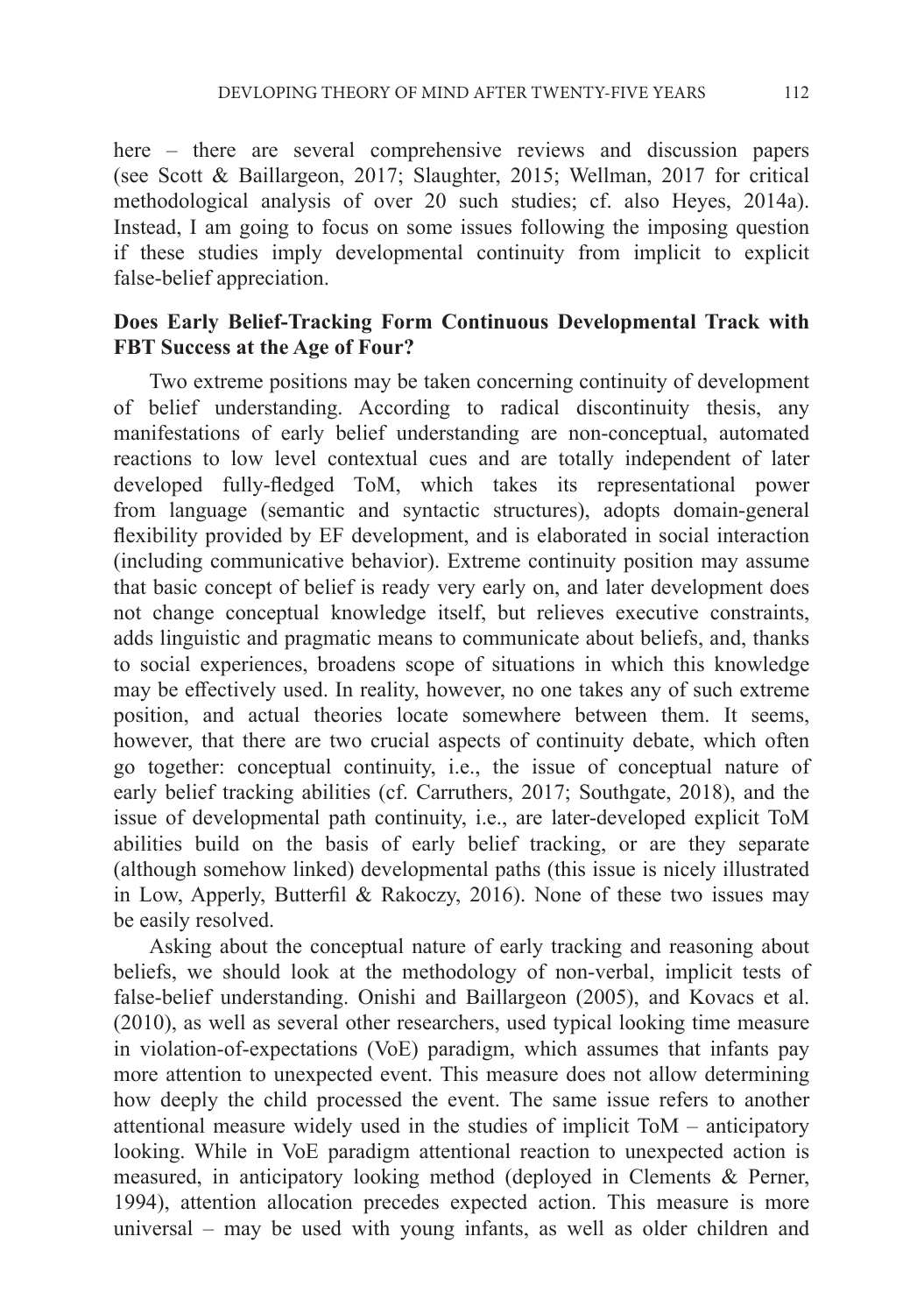adults. Both methods, however, assess automatic attentional reactions. Even if the experimental design seems to preclude that this reaction is guided by low level perceptual cues (in Onishi and Baillargeon's experiment, as well as in other studies, false and true belief conditions were counterbalanced for superficial properties), it may be argued that the cue for attention is in familiarity and order of events, or their temporal characteristics, rather than in conceptual interpretation of them. This kind of argumentation was presented in detail by Cecilia Heyes (2014a). Of course, Heyes' arguments of familiarity and novelty are also unwarranted, and one of the problems with them is that familiarity/novelty dimensions had to be *post hoc*, defined separately for each experimental design (the same apply to other minimalist accounts, see Scott, 2014). They show, however, that the up-to-date studies based of attentional indices may not provide fully reliable tests for infants' appreciation of others' false-beliefs.

One may also argue that typical violation-of-expectation or anticipatory looking behavior do not necessarily involve conceptual understanding of beliefs, but simple, automated noticing of either some contingencies or incompatibilities between the event-related cues present in the scene, like the actor's gaze and behavior, object presence and motion, and so on (Gallagher & Povinelli, 2012; Heyes 2014a, 2014b). Such cues are, of course, relevant to understand social interaction, and sensitivity to them may play some role in the development of ToM. Gaze detection, tracking other people's attention, and spatial indexing of objects are present at the very early stage of cognitive development and are computed automatically (Hoehl, Wiese, & Striano, 2008; Hood, Willen, & Driver, 1998; Leslie, Xu, Tremoulet, & Scholl, 1998; Samson, Apperly, Braithwaite, Andrews, & Bodley Scott, 2010). Deciding between such mechanisms and more advanced ToM in VoE or anticipatory looking paradigms is also unwarranted. Moreover, Heyes (2014b) argues that such "submentalizing" procedures may be sufficient even for adults to effectively interact in standard social situations. However, even if we pass over it and insist on granting young children with some more advanced ability to track content of others' mental states (including false-beliefs), it may still be highly contextually restricted to on-line inferring of other's object and object-location knowledge from perceptual access, in order to predict allocation of the actor's attention or object-directed action only (Apperly & Butterfill, 2009, proposed a term, "belief-like states", to refer to such attention-object-action relations). While such ability may still be one of the distal precursors of true conceptual understanding of beliefs, it is far insufficient to credit infants and toddlers with fully-fledged conceptual ToM. Meert, Wang, & Samson (2017), however, controlled their experimental materials for protagonist gaze-object associations and, despite that, found a robust effect of belief tracking in adults.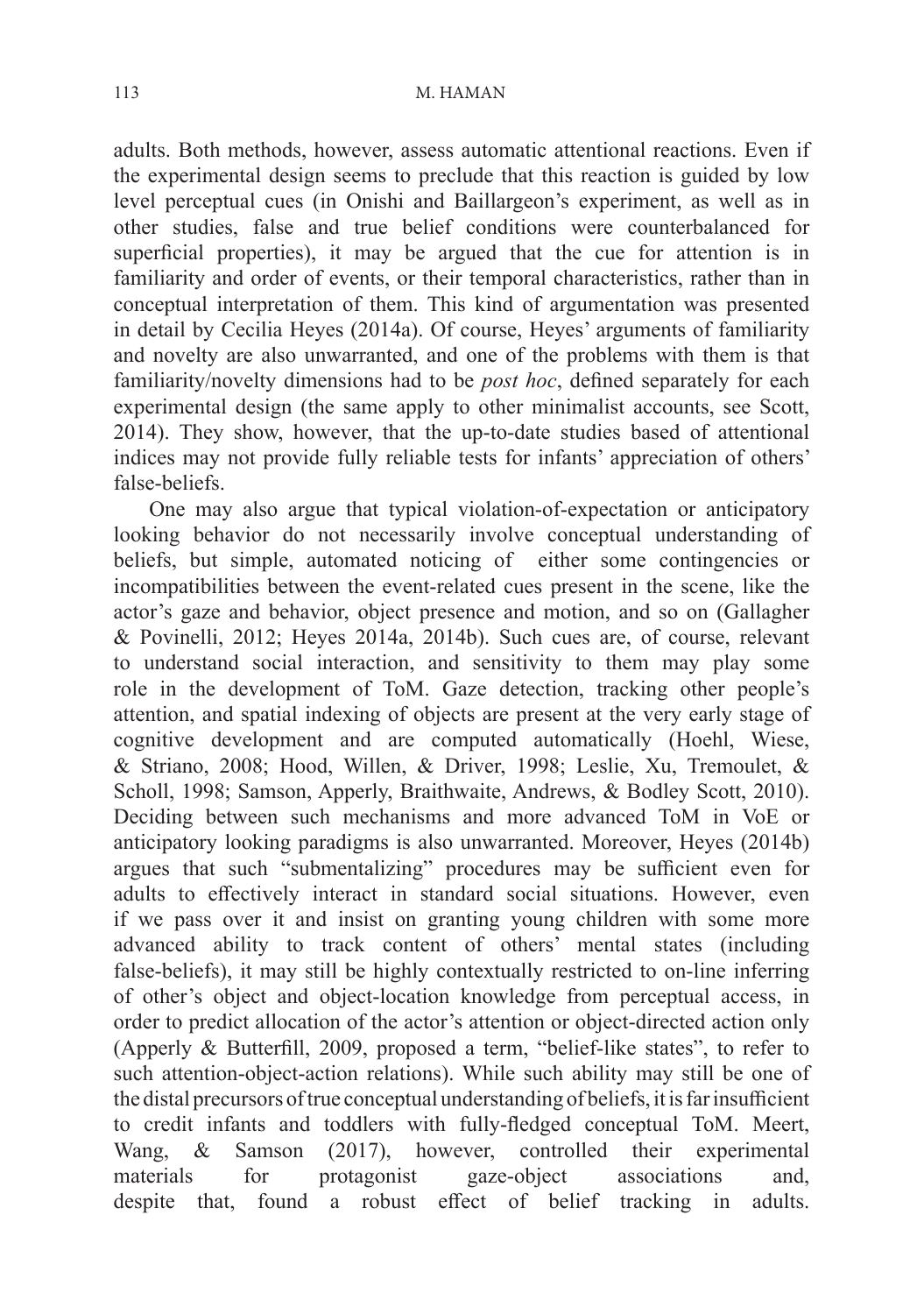There are, however, some other procedures used to demonstrate implicit false-belief processing in infants and toddlers which are not attention-based, and are partly resistant to criticism presented above. Buttelmann, Carpenter and Tomasello (2009) demonstrated that eighteen-month-old children infants are able to infer actor's goal from actor's belief and adapt their own helping behavior to this goal. In the false-belief condition, an actor placed a toy in one box and left the room. When the actor was out, the experimenter showed the child how to lock and unlock the box with a pin, moved the toy to another box and locked the boxes. Then, the actor returned and unsuccessfully tried to open the box (now empty) in which he/she put the toy in. At this moment, the children were allowed to approach the boxes and encouraged to help the actor. More than 70% of eighteen-month-olds and 80% of sixteen-month-olds unlocked the box containing the toy, although the actor's behavior was directed to the empty box. As far, this is not surprising – the child's behavior might simply reflect his/her own knowledge about the object location. However, in the true belief condition in which the toy was transferred to another box in presence of the actor, more than 80% of 18-month-olds helped the actor to unlock the empty box. That was not so clear with 16-month-olds, as almost half of them opened the box with the toy, but the proportion was still below that found in the false-belief condition. Although this procedure is also based on tracking object location, it shows that the consequences of very young children's belief reasoning are more far-reaching (helping action), and thus involvement of some kind of conceptualization is more likely here.

Moreover, although most of the studies used change of location paradigm, which may be highly susceptible to tracking gaze of object location cues, there are also studies that showed infants' ability to deal with false-belief in change of content task. For example, Buttelmann, Over, Carpenter and Tomasello (2014) also adapted helping behavior as a dependent measure, but the task was to help an actor by providing some blocs or sponge, depending on what the actor believes is in the box. This paradigm seems to be especially resistant to the critics concerning low-level contingencies, gaze and object location tracking or object properties, as all these factors remains constant across all experimental condition, and the only difference lays in the agent's belief, which should be inferred by the child being tested.

Indeed, an argument still could be made that both Buttelmann et al.'s (2009, 2014) studies measured child's object-directed action, and thus added only a little of flexibility to the "perception  $\rightarrow$  (knowledge)  $\rightarrow$  object-directed attention  $\rightarrow$  object-directed action" scheme. It is not clear if helping behavior requires understanding beliefs or, rather, other conceptualization, e.g., teleological understanding of action (which is also ToM-related, but not constituent for it), is enough here (Priewasser, Rafetseder, Gargitter, & Perner, 2017). The very recent study by Stojnić and Leslie (2018) documented that the use of the results of belief tracking are not restricted to inferring goals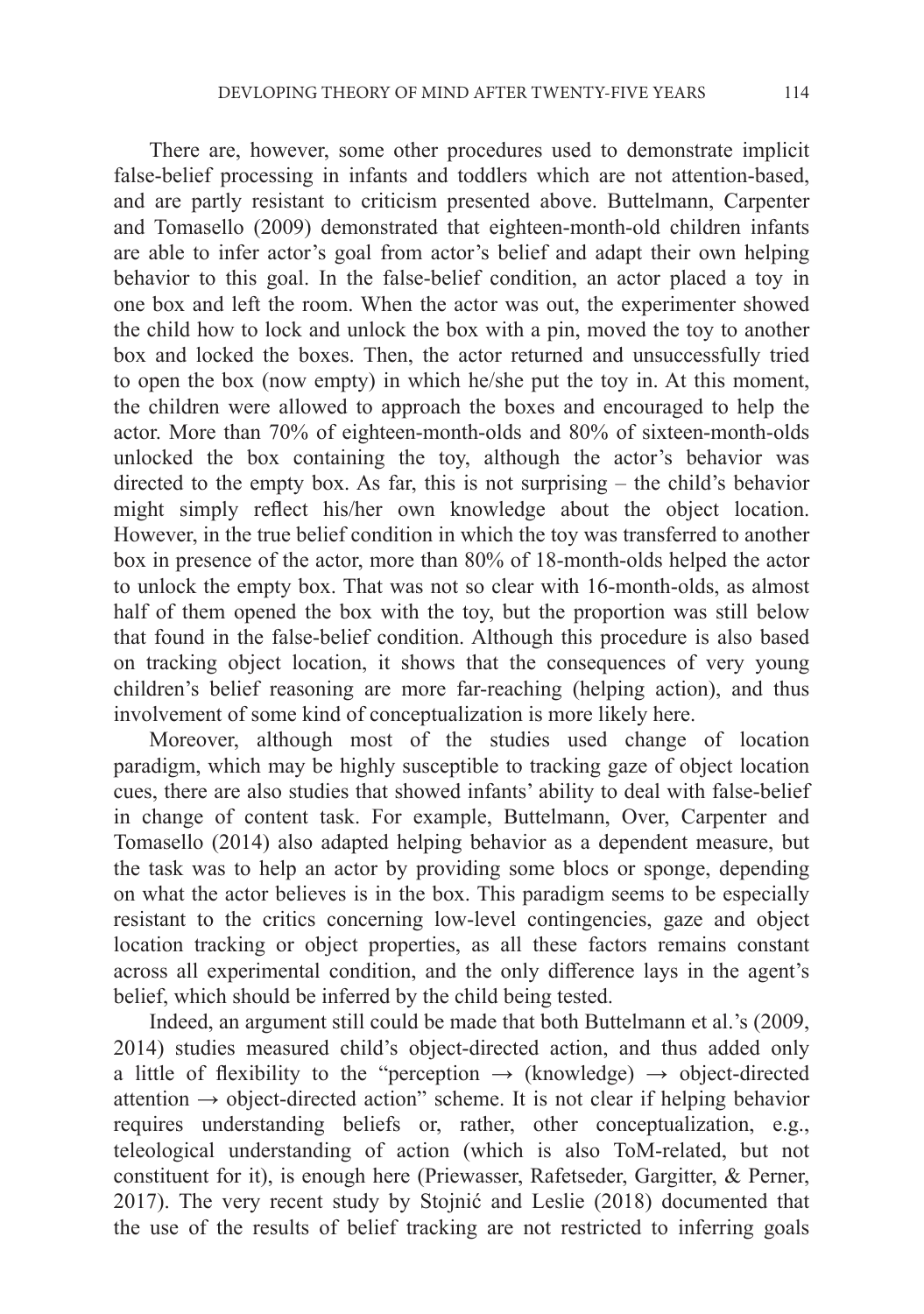and object-directed action plans. In this study, an actor called the dog by its proper name – Fido, put it to the box and left the scene. Then, the dog jumped out the box and another identical dog jumped in. The actor returned with another actor and, pointing to the box, said, "There is Fido in the box." Then, both actors left the scene again, the first dog returned and both dogs were presented side by side. Fifteen out of 20 3-year-olds pointed to the correct dog when asked to point at Fido. This study extended previous results of Scott & Baillargeon (2009) with 16- and 18-month-olds in which individual identity, rather than presence or absence of the object, was the content of the belief (two identical penguins changed location when the actor was not attending). Similar results were found in 2-year-olds in preferential looking paradigm in Stojnić's (2017) study (but see Oktay-Gür, Schulz, & Rakoczy, 2018 for arguments against full conceptual understanding of beliefs about identity in young children).

Finally, Wang and Leslie (2016) used anticipatory looking in their study of 2- to 3-year-old children's and adults' implicit false-belief tracking. They varied, however, executive load needed to solve the conflict between the agent's false-belief and the participant's true knowledge about reality. They revealed that gaze-allocation between false and true locations is highly dependent on the conflict load in both adults and young children (which is similar to "curse of knowledge" phenomenon in explicit false-belief processing; cf. Birch & Bloom, 2003; 2007). Wang and Leslie's results directly speak against low-level contingencies hypothesis, proposed by Heyes (2014a), and show sensitivity of belief processing to executive load related to conceptual conflict not only in adults, but also in children below the critical age of four. Authors also discuss other arguments for the rejection of early ToM competence hypothesis, and conclude that contrary to these arguments, early abilities to represent others' mental states should be considered as conceptual "theorylike" structure. Careful argumentation for conceptual nature of belief processing in children much before succeeding in explicit FBT is also provided by Southgate (2018).

Some interesting arguments for conceptual continuity of ToM have been proposed by Tomasello (2018). Like in his previous account of social cognition (cf. Tomasello, 1995), this author seeks for sources of unique human social-cognitive abilities in shared intentionality, and behavioral and mental coordination with the other person, which requires joint attention, linguistic communication, and advanced executive functions. Uder Tomasello's account, the problem lies not in the basic conceptual constructs, which may be shared even with some non-human species, but in coordination of different perspectives represented with the use of these concepts (which leads to more advanced ToM). Paradoxically, 3-year-olds' troubles with both explicit and some versions of implicit tasks, regarded as an argument for distinct paths of development of explicit and implicit ToM abilities, may in fact represent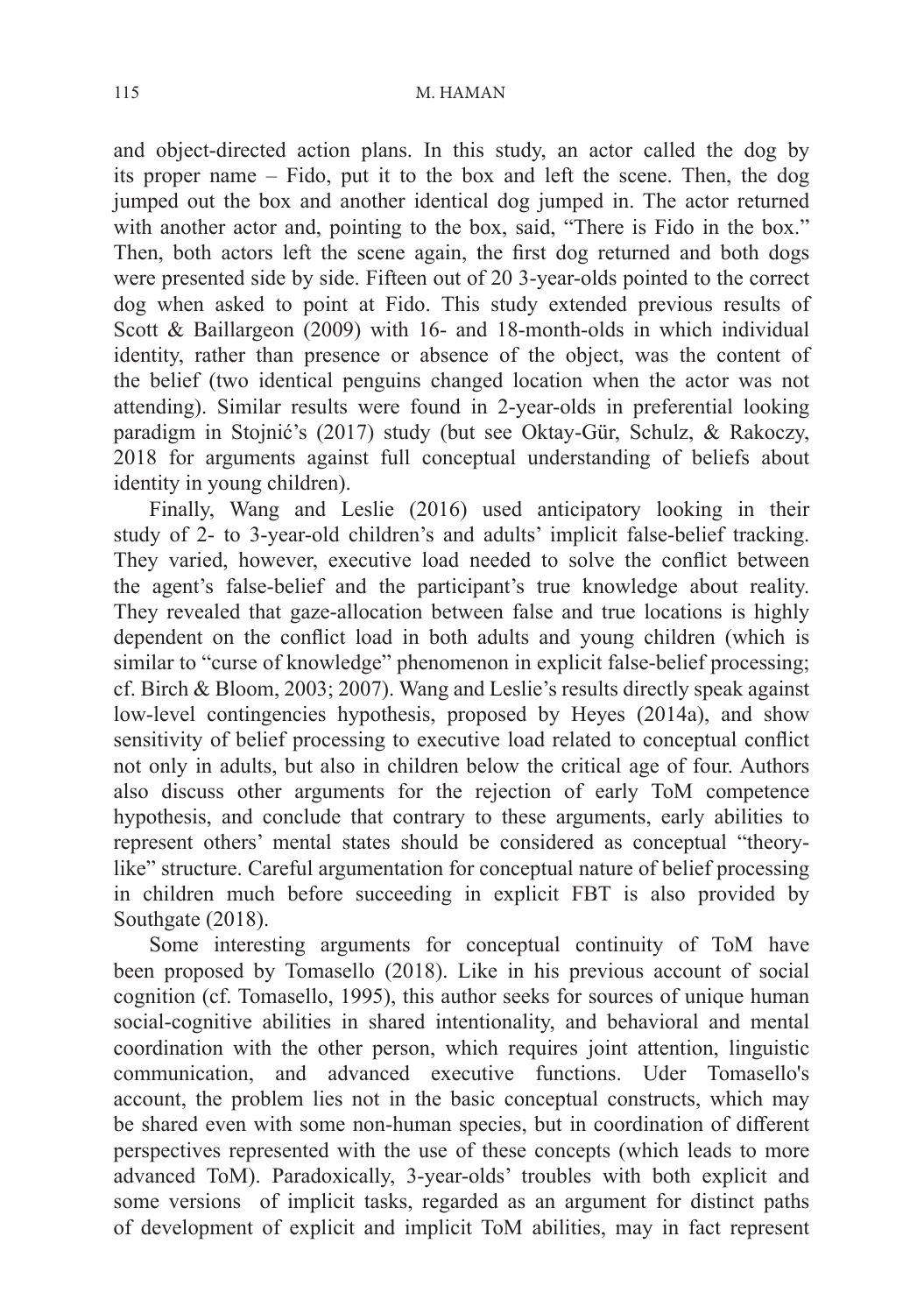U-shaped pattern of age-related performance in FBT. Maybe, 3-year-olds start to develop abilities to represent not only subjective (their own and other person's) perspectives, but also objective perspective, and use this concept too widely, assuming that people typically behave according to objective state of reality.

Two main arguments were provided in the debate on developmental path continuity. The first one concerns correlation (or lack thereof) between explicit and implicit false-belief reasoning. The second one concerns disunity/unity of ToM abilities before and after passing explicit FBT. Some studies, both longitudinal and cross-sectional, provide mixed evidence for the correlation between performance in spontaneous belief-tracking and verbal false-belief task in adults and children around the critical age of four (see Grosse Wiesmann, Friederici, Singer, & Steinbeis, 2017), although most of them report at least some positive interrelations (Low, 2010; Thoermer, Sodian, Vuori, Perst, & Kristen, 2012; Sodian, 2016; Oktay-Gür et al., 2018). Authors of some of the abovementioned studies point to the lacking correlation as undermining the thesis about continuity from implicit belief tracking in infancy to the success in explicit FBT around four. In my view, however, determining such a correlation raises some serious theoretical and methodological issues. To determine if someone spontaneously tracks some other's belief, we assess allocation of attention, usually looking time or gaze location order. For instance, in VoE paradigm, we expect the child to look longer at an unexpected event, i.e., when actor behaves inconsistently with her/his expected beliefs. It does not imply, however, that proportion of looking time exactly indicates belief tracking skills. Allocation and duration of gaze is a property of executive, not conceptual, system. It may easily happen that a child with better developed executive control would look briefly at the expected outcome, only a little longer at the unexpected outcome, and, then, disengage attention, having just acquired all information needed. On the other hand, the child with poor executive skill would stick to the unexpected outcome, and look at it much longer both in the sense of absolute time and proportion, simply because of poor ability of disengaging attention. Similarly, switching gaze between true and false location may rather reflect conflict processing (as probably was in Wang & Leslie, 2016, study), only indirectly indicating understanding beliefs.

Another argument against correlational approach may be derived from the assumption that understanding of beliefs constitute radical conceptual change. In a consequence, success in classical FBT should be of all-ornone nature. That is what was found in several studies (although, see Baker, Leslie, Gallistel, & Hood, 2016 for convincing demonstration that transition from failing to succeeding in FBT is a smooth developmental process lasting a few months). The crucial expectation in false-belief test is that children before conceptual change would answer test question on the basis of their own beliefs about reality, and not randomly. However, correlational studies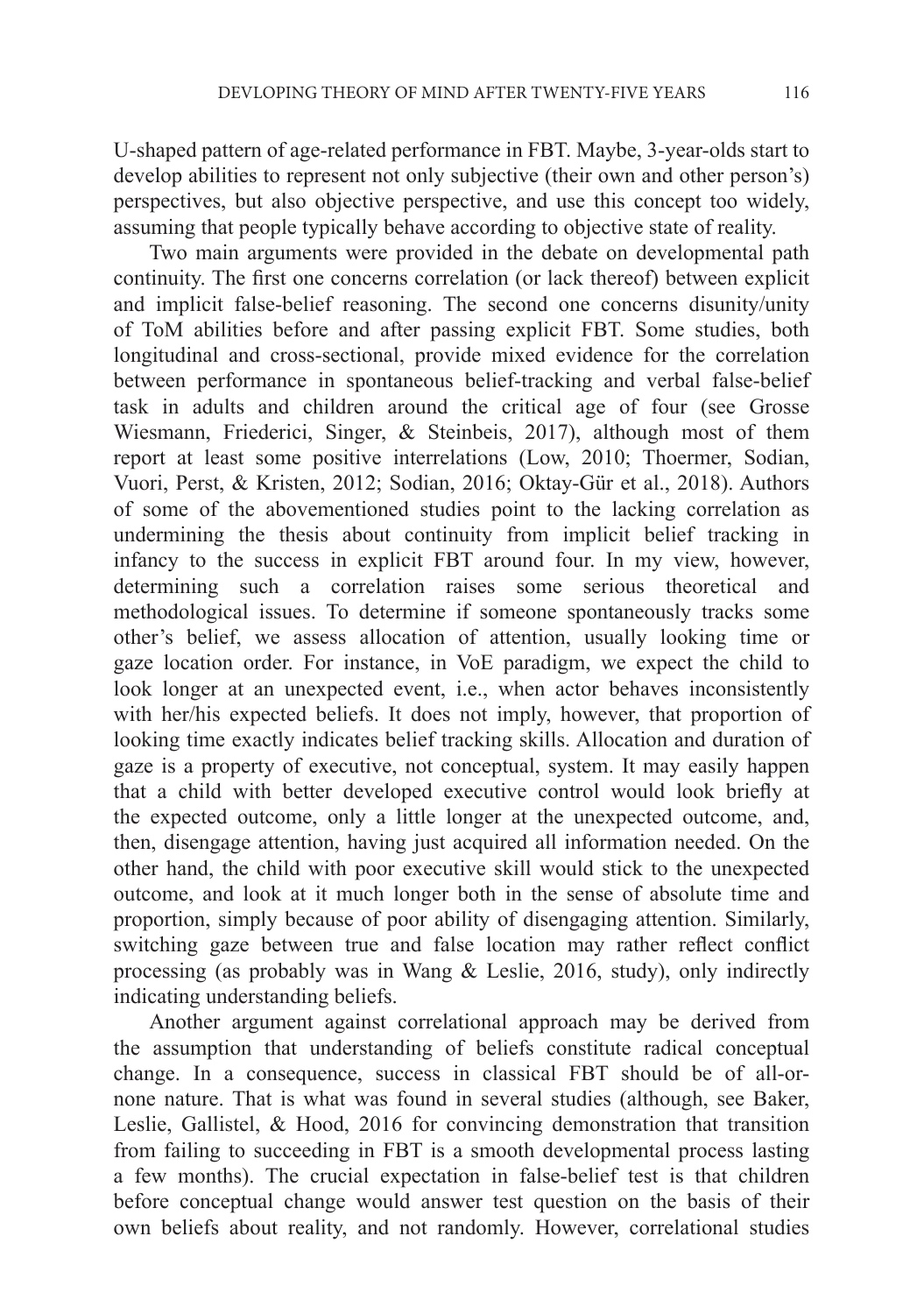#### 117 M. HAMAN

typically use a success rate in a series of ToM tasks or, even worse, some classification of children's justifications of their choices in FBT for scaling the subject's advancement in understanding mental states, sometimes with uneven answers counted as "half point". Again, uneven answers or mixed performance in verbal FBT may rather document the problem with conflict management, but not understanding, which should be all-or-none except short transitional period. Correlation between these kinds of measures may then have nothing to do with assessing relations between implicit and explicit belief processing<sup>3</sup>. Assuming that, depending on the task, different executive demands impact measured variables, there is no reason to expect any strong correlation between them.

Second argument used in path continuity debate is similar, and at least partly falls under similar criticism. Some authors (Oktay-Gür et al., 2018; Poulin-Dubois & Yott, 2018; Yott & Poulin-Dubois, 2016; see also Low et al., 2016) point to a lack of generalizability between different implicit ToM tasks (change of location, identity, perspective taking) and methods (VoE, anticipatory looking, helping behavior). Children (and sometimes adults) who pass one task may not pass another task in another trial. On the other hand, congruency in different explicit ToM tasks performance was reported even in the earliest studies (see introductory part of this paper) and replicates in contemporary research. But again, although researchers try to make their experimental designs maximally equalized, as far as we use implicit measures, different tasks and contexts pose different attentional, executive, and memory requirements. Executive and linguistic demands of explicit ToM tasks are more unified (or at least scalable, which allows better control over them).

Nonetheless, lack of well-established correlation between implicit and explicit beliefs processing and lack of consistency in implicit ToM performance are often used as arguments against continuity between implicit and explicit belief reasoning. Basing on them, several researchers adhere to the two-system approach proposed by Apperly and Butterfill, 2009; Apperly, 2013; Low, Apperly, Butterfill and Rakoczy, 2016). According to this view, "System 1", which is evolutionary ancient, automatically tracks "belief-like" states using direct cues, like agent's gaze. "Belief-like" states are relational

<sup>&</sup>lt;sup>3</sup> Note, however, that this criticism may not apply to continuous measures assessing sequences of developmental achievements in ToM (see Wellman & Liu, 2004) in which different concepts constituent for ToM are assessed. There is also an intriguing modification of change of location FBT, proposed by Sommerville, Bernstein and Melzoff (2013) in which participants are asked where the actor would search for the moved object in a continuous space (sandbox), and the distance of the searched location from the location known by the participant as true and from the location suggested by the actor's false-belief, is claimed to indicate "level" of appreciation of other's beliefs. In this procedure, participants were deliberately distracted between the presentation of the cover story and the test, to prevent them from relying on direct perceptual cues. This task correlates with standard FBT, and was proven to be useful in a wide scope of studies with very young children, as well as adults, elderly, and atypical populations, and in neuroimaging studies. However, in light of the previous discussion, it seems more likely that this task provides good measure of conflict management abilities, which are indispensable part of false-belief processing, rather than conceptual understanding of beliefs.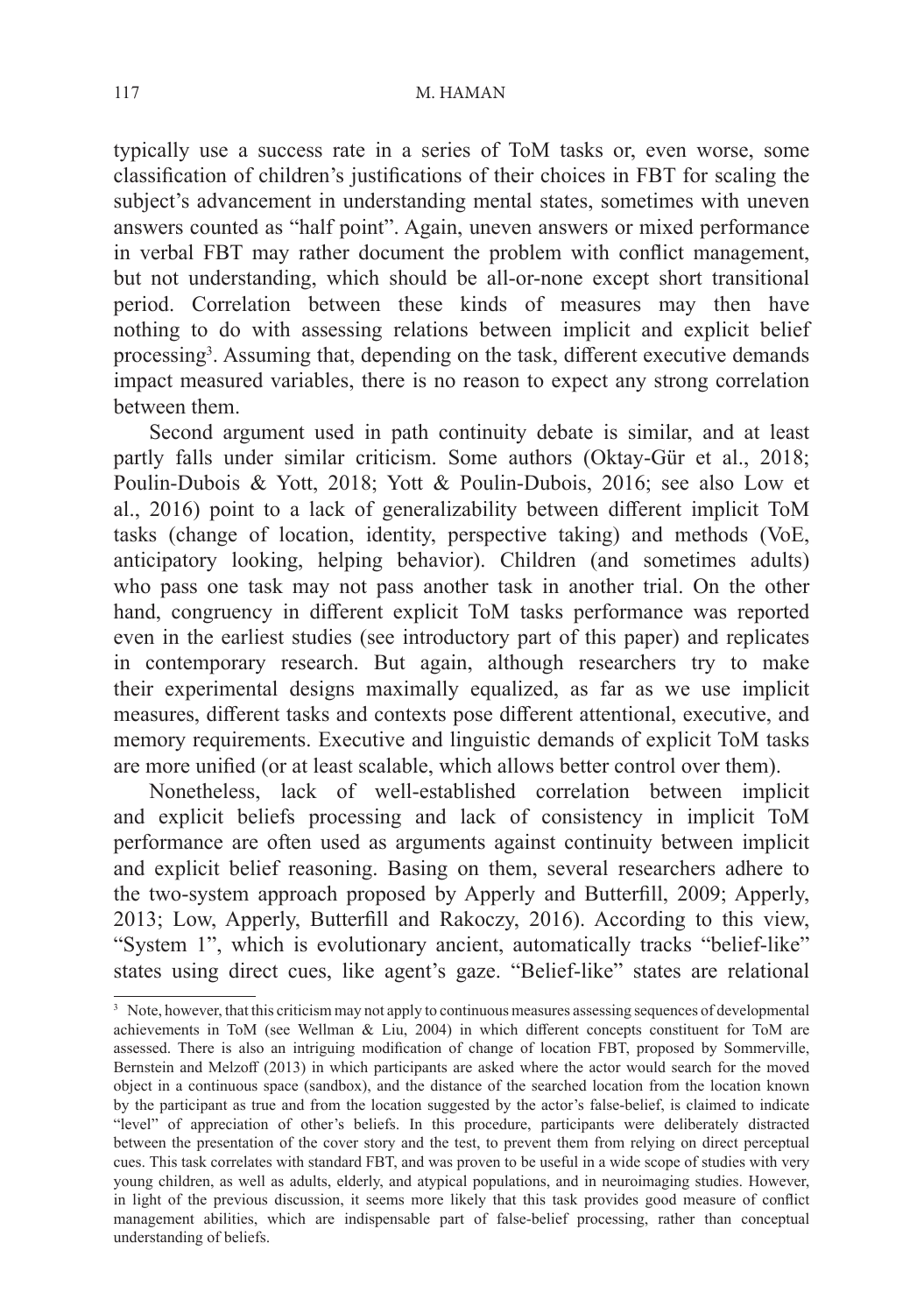attitudes, in which content may be distinguished by the relations between the agent, object, and its location or other properties. "System 1" is efficient, as it does not load executive and linguistic resources. It is, however, inflexible – it applies to the typical actor-object-location relations only. On the other hand, "System 2" represents beliefs in canonical form as propositional attitudes, and distinguishes between their contents by conforming truth conditions and considering their aspectuality. "System 2" extensively engages executive resources and is recruited by tasks that require declarative expressions of, or deliberation about, beliefs, and does not require direct situational cues like actors' gaze direction (Low et al., 2016).

Proponents of the two-system accounts stress the developmental autonomy of "System 2" as an advanced conceptual construction, achieved thanks to linguistic support, appropriate social experiences, and developments in cognitive control (executive functions), although they do not preclude some secondary ontogenetic and functional dependences of the "System 2" on the "System 1". Detailed discussion of arguments in favor of two-system (also beyond weak consistency of performance in spontaneous and deliberate ToM reasoning) forming two separate developmental paths may be found in Low et al., (2016), so I skip presenting them here. There is, however, one argument which comes from autism research and seems to favor independent paths for development of explicit and implicit ToM abilities. Some high-functioning patients diagnosed with autism spectrum disorder (ASD) are severely impaired in automatic belief tracking. They develop, however, relatively good skills of explicit belief reasoning in standard false-belief tasks (and other task requiring higher-order ToM reasoning, cf. Scheeren, de Rosnay, Koot, & Begeer, 2013).

This argument may, however, be kind of a "double-edged sword", since it may be partly demolishing to the concept of explicit ToM as a cognitive basis of social skills (which is widely accepted, cf. Hughes & Leekam, 2004; Moran et al., 2011; Scheeren et al., 2013). Despite their relatively good performance in false-belief task, high-functioning ASD patients' social skills remain highly restricted (Moran et al., 2011; Peterson, Slaughter, & Paynter, 2007; Peterson et al., 2016). Thus, if verbal FBT success is assumed to be diagnostic for ToM, explicit ToM may not be a precondition of socialisation – ASD patients may possess explicit ToM but are unable to build standard social relations. At the same time, the relations between implicit ToM reasoning and social skills were not posed under question in up-to-date research (see Schuwerk, Vuori, & Sodian, 2015). If so, do we really need explicit ToM in social cognition and behavior? Fortunately, we are not forced to reject ToM as a cognitive basis of social behavior. It may be argued that explicit ToM abilities in high-functioning ASD patients are developed as some compensations, which emerge along atypical path (see Farrar, Benigno, Tompkins, & Gage, 2017). I find this hypothesis feasible, if so, however,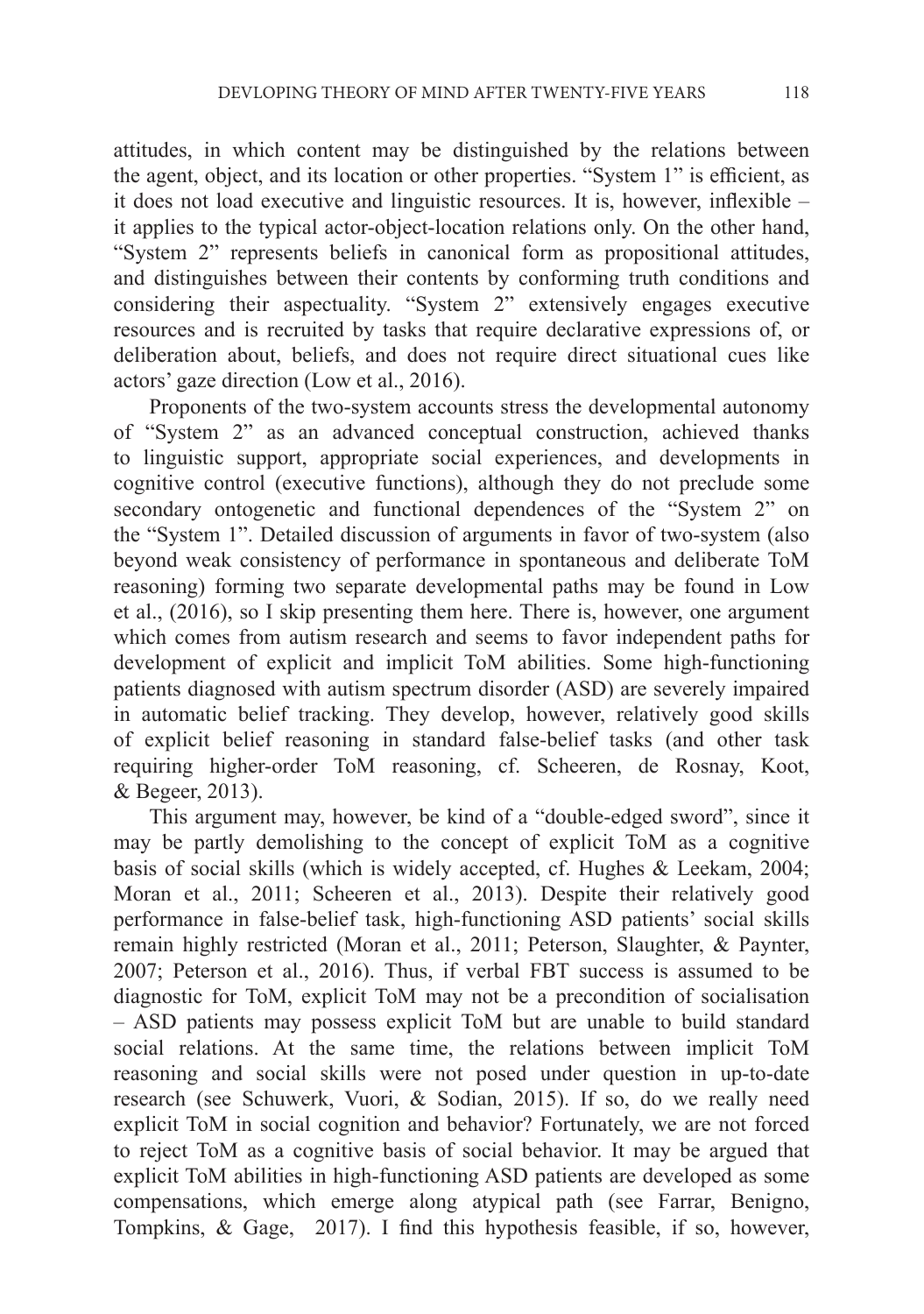the argument about explicit ToM-like abilities in ASD becomes irrelevant in the main line of the continuity vs. two-system debate.

There are also some other problems with the two-system, and other discontinuity accounts. Firstly, as I have argued above, spontaneous belief tracking is not so inflexible, and subserves relatively large range of behaviors – much larger than expected from "System 1" properties in the two-system view (see, however, Low et al., 2016, for explanation consistent with the two-system theory). Secondly, there is increasing evidence that when executive and linguistic requirements of the task are released, even children below three years of age may sometime pass versions of false-belief task requiring explicit false-belief reasoning. For instance, Rubio-Fernández and Geurts (2013) designed "Duplo task" – a version of classical explicit change-of-location task, which, however, minimizes linguistic, pragmatic, and working memory load, and specifically does not require the child to focus his/her attention on the object and its current location. In this task, even  $2\frac{1}{2}$ -year-olds succeeded. On the other extreme, there is the "curse of knowledge" phenomenon – even adults rely on their knowledge of reality in false-belief reasoning in some pragmatically misleading or executive-demanding situations (e.g., in case when the correct choice is objectively implausible; Birch & Bloom, 2007; Wang & Leslie, 2016). Interesting version of the pragmatic-executive constraints hypothesis has been proposed by Helming, Strickland and Jacob (2014, 2016). According to these authors, most of the explicit false-belief tasks require complex pragmatic turn from the child: from third-person observer of the actor's false-belief perspective to second-person perspective in interaction with experimenter, who is asking test questions about the actor's belief, with a necessity to control child's own first-person perspective. Complexity of establishing equivalences of these perspectives, rather than managing belief-reality conflict (which may be a part of implicit belief tracking as well), is the main factor causing failure in FBT before the age of four. Thirdly, not all attributes of "fine-grained" belief concept, claimed to be part of "System 2", seem to be "at place" just at the moment of supposed emergence of "System 2"-based ToM around the age of four. Some studies show, for example, that understanding of aspectuality of beliefs emerges about a year later than the ability to pass standard false-belief task. Even in tasks carefully controlled for linguistic and executive demands, only about 50% of 5-year-olds pass double identity task while majority of them pass unexpected content false-belief task, fully equivalent in complexity and executive demands (as well as change of location FBT; Gut, Haman, & Gorbaniuk, under review). And finally, there are a few studies whose results suggest that spontaneous abilities to track "belief-like" states also partly rely on communicative experiences and executive control (Schneider, Lam, Bayliss, & Dux, 2012; Wang & Leslie, 2016), although they are less demanding than explicit belief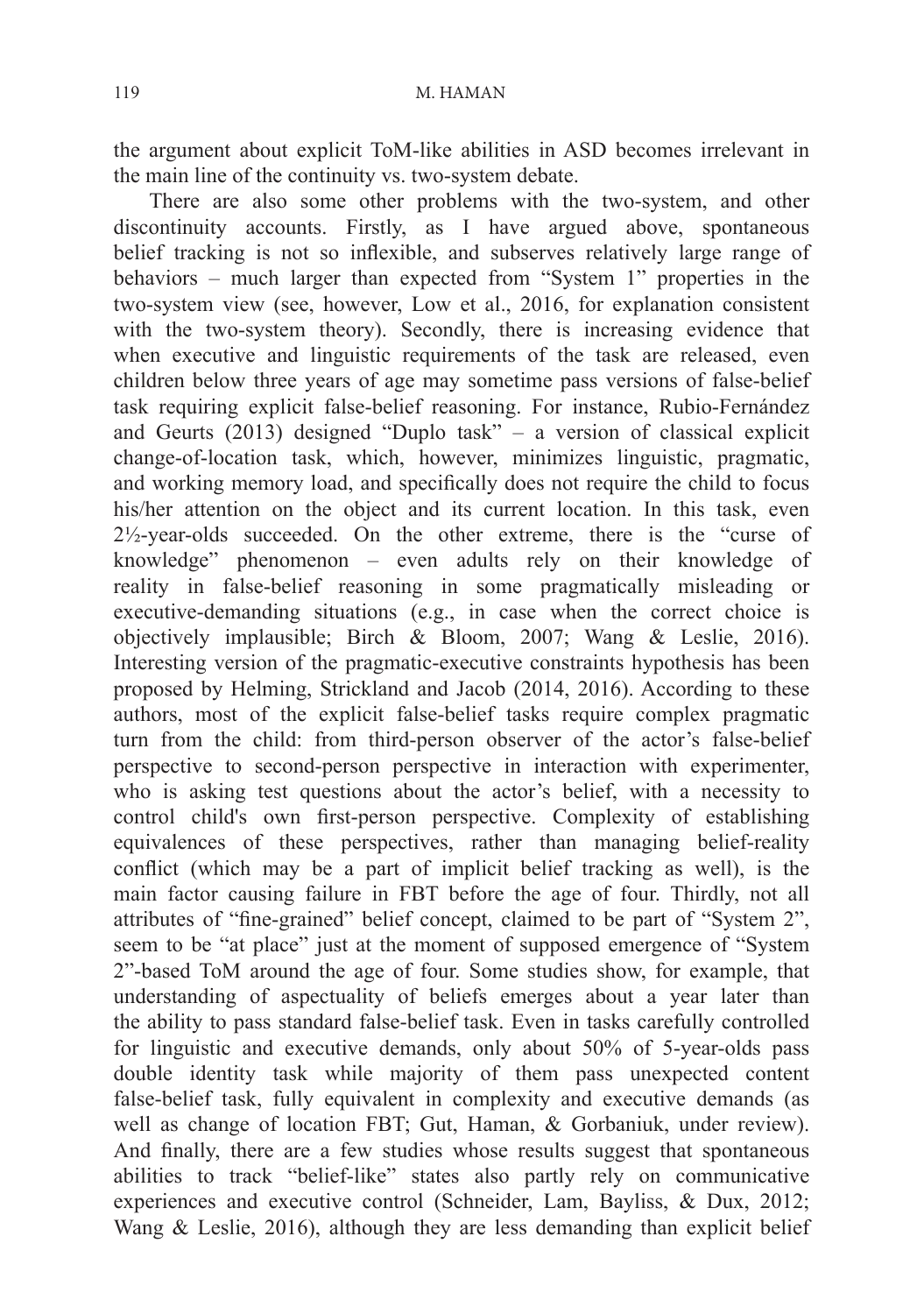reasoning, which provide indirect support for the thesis about building advanced ToM on the basis of earlier belief-tracking abilities. Indeed, Low et al., (2016), argue that some components of "System 1" may pose demands on the cognitive resources. However, accepting this claim makes two-system theory ill determined. The abovementioned arguments show the state-ofthe-arts more consistent with the continuity hypothesis (although do not corroborate it directly), and troublesome for the two-system account. In this light, one may argue that evidence referred to by the two-system theory proponents may be more parsimoniously accounted for in the model proposed by Carruthers (2017), in which single set of concepts may be either deployed automatically in response to some salient contextual cues, or more deliberately and flexibly in correspondence to domain-general requests.

There is indeed one important caveat concerning early ToM competence which should also be mentioned here. Although more than thirty studies involving infants or toddlers, and reasonable number of studies with adults, reporting positive results indicating automatic processing of beliefs over lifespan have been published, often replicating and extending previous findings, increasing number of systematic replication attempts gave mixed or negative results (cf. Kulke & Rakoczy, 2018; Kulke, Reiß, et al., 2018; Kulke, von Duhn, et al., 2018; Phillips et al., 2015; Poulin-Dubois & Yott, 2018; see also other papers in the special issue of Cognitive Development, Vol. 46, pp. 1-124). Even if part of the evidence seems persuasive, effects under study may be fragile, and depend on factors which may not yet be known (but see Baillargeon, Buttelmann, & Southgate, 2018 for a careful analysis of possible causes of replication failures). In this light, available evidence may be taken in favor of either continuity or discontinuity thesis, depending on which aspects of it would be stressed. That recommends caution in interpreting data collected up to day. For these reasons, some alternative methodological approaches may be desirable, and the next section of this article will be devoted to them.

Summing-up, young infants as well as older children and adults spontaneously track others' beliefs (at least those on-line acquired by perceptual access to object's identity and location), and use them to predict states of reality, actor's attention allocation, and object-directed actions, to infer actor's goals and intentions, including representational intentions (naming), as well as to direct subjects' own attention, and to plan their own object-directed and social (actor-directed) actions. In opposition to some critics, this ability seems to be flexible enough to be considered as some form of conceptual knowledge. But the question remains, how this knowledge is related to the ability to solve false-belief task in its explicit, verbal form which typically emerges only around the age of four years. Some arguments for conceptual break-out around the age of four are not so easy to abolish. Higher-order ToM conceptual abilities seems to be clearly linked to explicit false-belief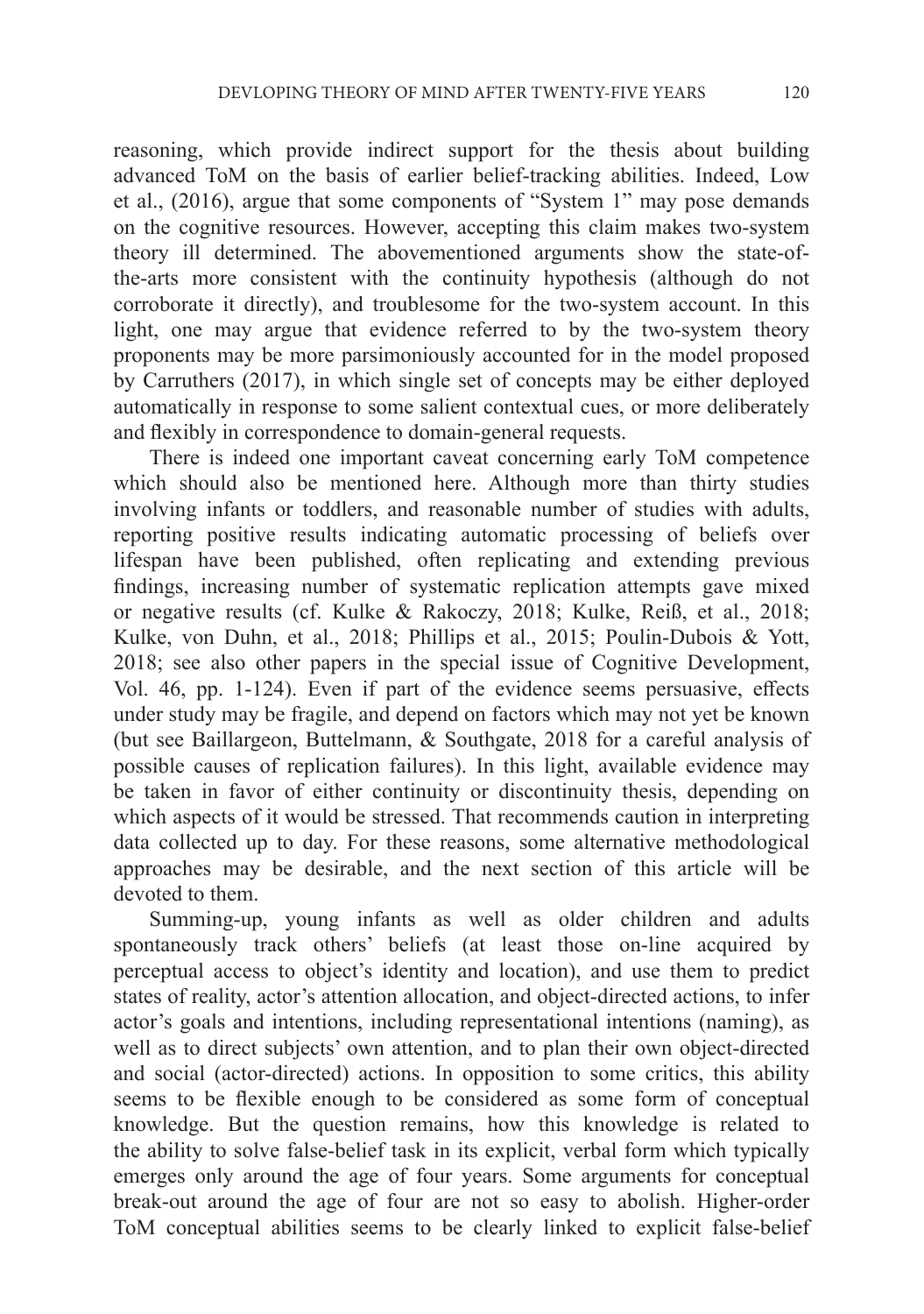performance (usually develops few years after succeeding in explicit false-belief task), when no clear relation between them and implicit belief tracking was established. It seems that ability to explicitly overcome working memory and executive restrictions, together with rejecting copy of reality, true-belief, or own-belief-based hypotheses, opens doors to more advanced conceptual constructions. Language (appropriate syntactic constructions and mental vocabulary), and some socialisation training may also extensively contribute to this process. However, such a view is at least equally consistent with two-system theory as well as continuity theory. It seems that the debate on continuity vs two-system accounts of ToM development has to be moved onto a different level.

# **Neural Underpinnings of ToM and the Continuity Debate**

ToM was one of the first area of cognition investigated with use of contemporary methods of functional brain imaging. The earliest studies, typically utilizing positron tomography (PET) technology, gradually replaced with fMRI, revealed several brain sites engaged in ToM task processing, among which medial prefrontal cortex (mPFC) seemed to play a central role (see Fletcher et al., 1995, and for the review, Gallagher & Frith, 2003). Subsequent studies, mostly utilizing fMRI (or, in some cases, EEG and TMS), have led to re-model ToM and social cognition networks in the brain. In summary (see meta-analyses by Schurz, Radua, Aichhorn, Richlan, & Perner, 2014; Schurz, Tholen, Perner, Mars, & Sallet, 2017; Schaafsma, Pfaff, Spunt, & Adolphs, 2015), processing socially-relevant information (including processing others' internal epistemic states, inferring intentions from motion and from eyes, reading emotions, etc.) engages several subnetworks with local hubs within bilateral temporal, parietal, and lateral and medial prefrontal cortices, as well as in subcortical brain areas, with central, integrative role played, however, by temporo-parietal junction (TPJ), especially in the right hemisphere. Right TPJ is also specifically engaged in belief processing, although anterior medial prefrontal cortex, temporal poles, and precuneus seems to be involved too. Interestingly, these networks converge also with so called "default mode network" – pattern of functional cortical connectivity observed during rest, and related to mind-wondering and feeling of self (Mars et al., 2012; Spreng & Grady, 2010).

Finding overlap between main sites for belief processing and integration of socially-relevant knowledge may provide additional support for the central role of the ToM in social cognition, however, for the purposes of the current analysis, more important is if implicit and explicit belief processing share the same neural network. Only a few studies touched this issue directly. In the earliest one, Schneider, Sloughter, Becker and Dux (2014) collected fMRI scans from participants passively watching "Sally and Anne" false-belief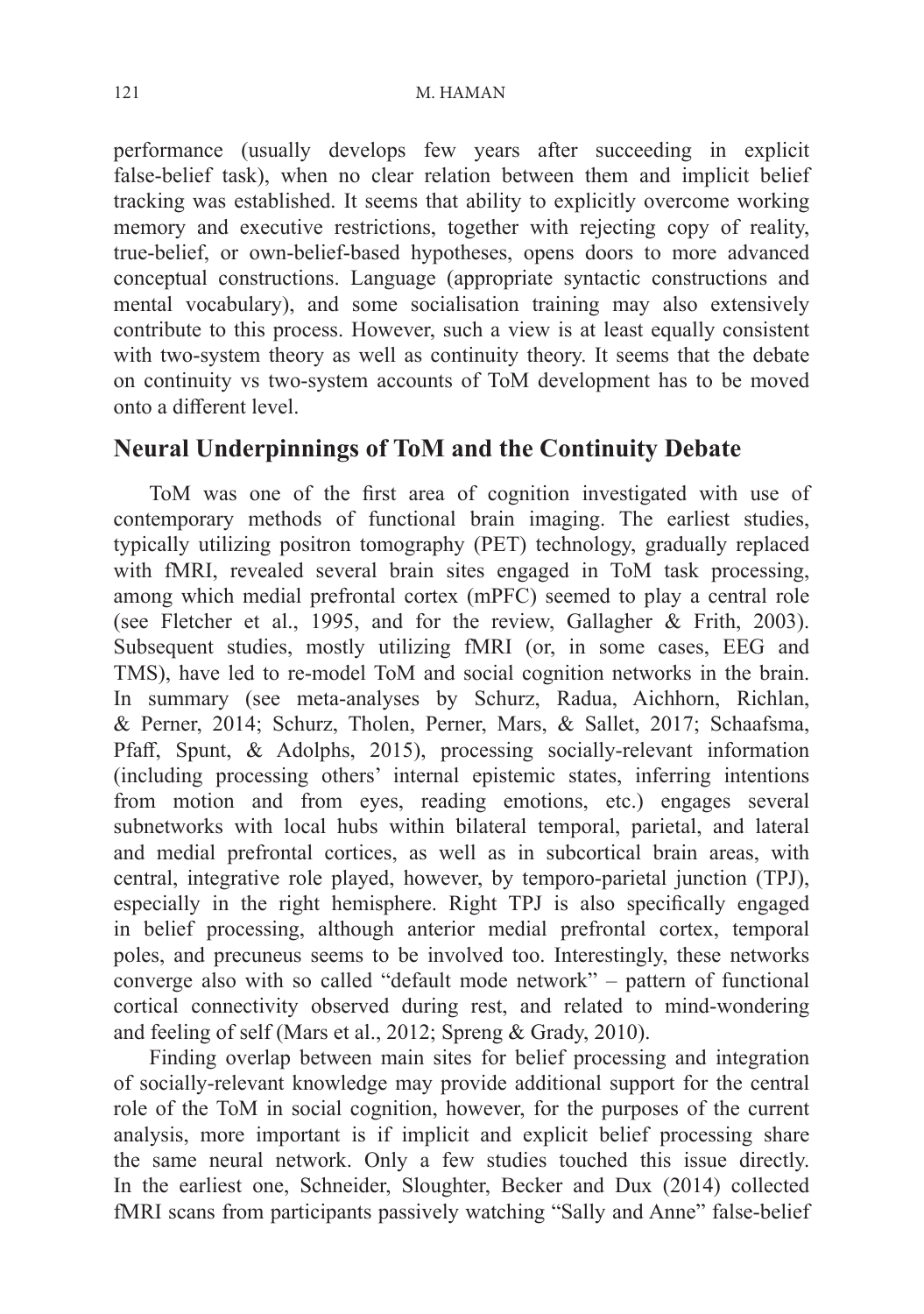clips. Although eye tracking data documented typical anticipatory looking pattern of false-belief tracking, only precuneus and anterior sites in the left parietal lobe exhibited stronger activation contrast between false and true belief conditions. Crucially, no such contrast was found in rTPJ, which is characteristic for explicit false-belief processing. Importantly, however, this structure showed significantly increased activation in both false and true belief conditions. Later studies did not confirm this dissociation between implicit – explicit belief processing. Bardi et al. (2016) used a task modelled after Kovacs et al.'s (2010) study in two versions: implicit and explicit. In both versions, participants' task was to press the reaction key when the ball was present in the outcome (after the screen release), and in some trials a question was asked after the trial. In the implicit condition, the question was "Did Buzz [the observer in the clip] have a blue cap?" and in explicit condition, the question was "Did Buzz think the ball was behind the screen?" For both questions, 50% of correct answers was "yes" and the remaining 50% was "no". Participants were performing the tasks in a MRI scanner in two sessions, the implicit condition always first. After the implicit condition session, participants filled in a debriefing form to check if they were aware of belief manipulation. The study replicated behavioral results from Kovacs et al. (2010). Brain activations were analyzed in two time windows: belief formation (Buzz watches the ball moving behind or out of the screen) and outcome phase (the screen is released). During belief formation, increased activation was found in a couple of sites, including right angular gyrus (located in rTPJ). No effect nor interaction involving the condition (implicit vs. explicit) was found. In the outcome phase, violation of expectation based on observer's belief resulted with activation in anterior medial prefrontal cortex (amPFC), and violation of expectation based on participant's belief activated adjacent part of amPFC. Again, no effect of explicitness was found. Interestingly, when activation in preselected ROI (region of interest), i.e., in the right TPJ was analyzed, specific activation was found only in case of false-belief with positive content (observer falsely believed that there is a ball behind the screen). Such an effect was shown for the first time in the study by Kovacs et al. (2014) in automatic belief tracking, in which only implicit task was used, and if this effect would not replicate in explicit belief task, it might provide an argument for restricted belief representation in spontaneous belief tracking. Indeed, the same positive belief constrain affected rTPJ activation in explicit belief condition. In a more recent study, Nijhof, Bardi, Brass & Wiesema (2018) tested also autistic adults in the same paradigm. While at the behavioral level no difference was found in explicit false-belief processing between ASD and control groups, no increased activation in rTPJ was observed for false-belief contrasted to true belief condition in ASD group. This result supports the hypothesis that high-functioning ASD patients' success in explicit FBT has different bases than in healthy subjects. Bardi, Six and Brass (2017)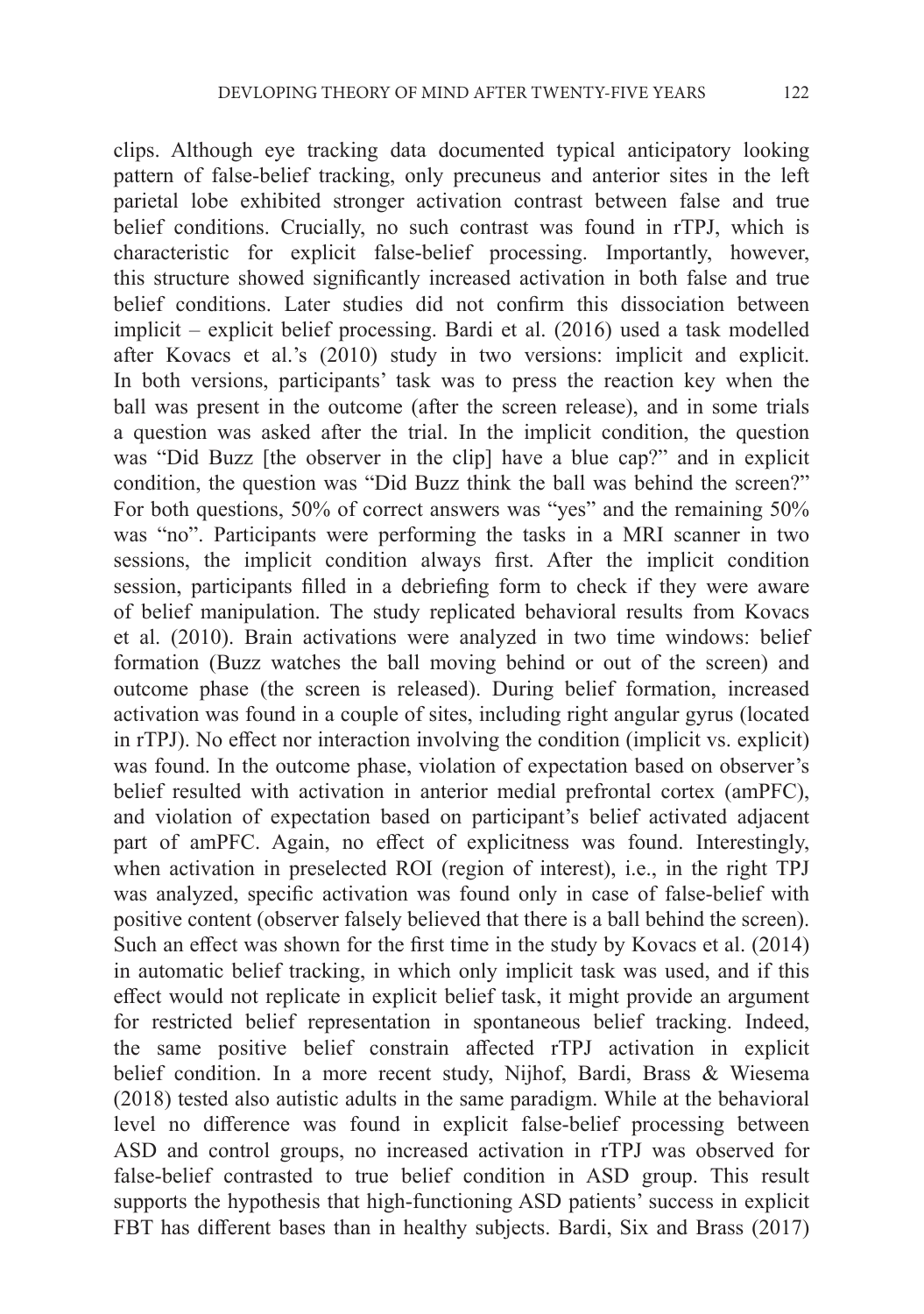have also shown that rTMS (repetitive transcranial magnetic stimulation), which temporally blocks neuronal activity at the stimulated location, applied over rTPJ, impairs implicit false-belief processing. Similar overlap between brain activation pattern in explicit and implicit false-belief processing was found in Naughtin et al.'s (2017) study, with use of the more emblematic "Sally and Anne" task type.

It is also worth to mention two studies by Hyde and his collaborators. Contrary to the previously reported works, in which MRI was used, Hyde's group utilized near-infrared functional spectroscopy (fNIRS). Like fMRI, fNIRS determines localization of cortical activity estimating changes in cerebral blood oxygenation level (BOLD). NIRS have some disadvantages when compared to  $fMRI - it$  is less precise and does not allow to approach deeper cortical or subcortical brain structures (for example large parts of precuneus and ventromedial prefrontal cortex, among those involved in ToM). However, it has at least one advantage critical in developmental research: it is much more patient-friendly. NIRS equipment does not generate noise, preparation for testing does not take a lot of time, the probe may be done in much more natural settings (e.g., the youngest children may sit on their parent's laps), and is less sensitive to patient motion, which not only fit better typical child behavior, but also allows for much richer choice of reaction options. In the first study, Hyde, Aparicio Betancourt and Simon (2015) tested adult participants with implicit version of unexpected change of location FBT, similar to that used by Onishi and Baillargeon (2005). Recordings of fNIRS from a channel covering rTPJ (previously identified as active in explicit false-belief reasoning) revealed increased activity of this structure in all scenes requiring inferring the protagonist's mental states. Moreover, false-belief condition engaged this structure even stronger than other belief conditions. In the next study (Hyde, Simon, Ting, & Nicolaeva, 2018), almost the same procedure was applied to 7-months-old infants and revealed very similar results. Although only one (but crucial) site in ToM brain network was monitored here, these studies show that explicit and implicit belief processing may share at least some neural bases (located in rTPJ), and that functional properties of this site of ToM brain network are established at the very early stage of development.

Last reported study leads to another question which should be asked here: are there any specific changes in the brain structure or function correlated with the developmental success in the explicit false-belief task? As far, this problem was approached in only very few studies. Sabbagh, Bowman, Evraire and Ito (2009) demonstrated that better performance in explicit ToM tasks correlates with changes in current-source density in alpha-bound EEG oscillations in the areas associated with ToM: rTPJ and mPFC, when controlling for executive functions and age. Such differences in alphabound activity are supposed to indicate maturation of given brain structures.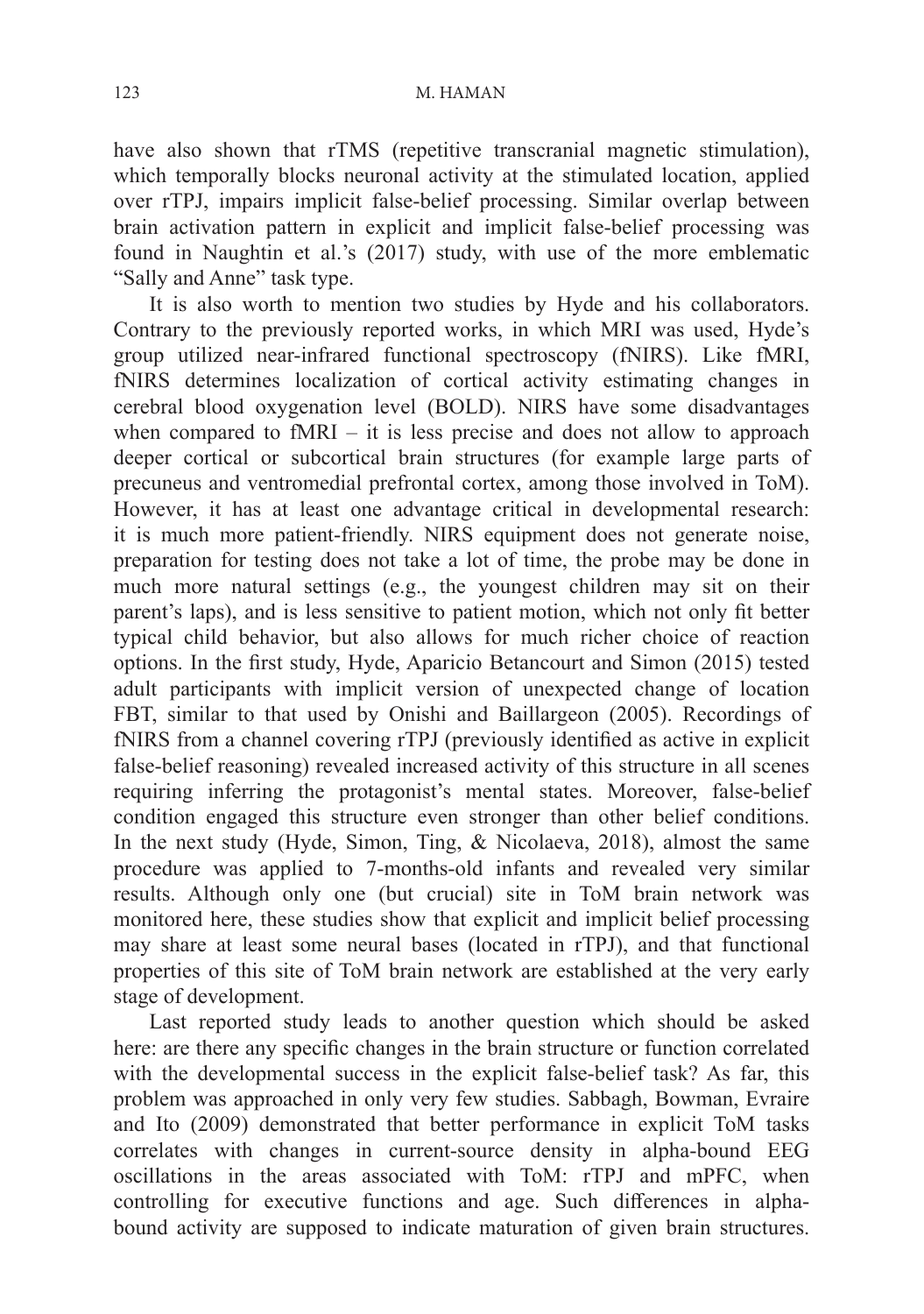Since prefrontal cortex functioning depends mostly on dopaminergic connections, the same research group has demonstrated in subsequent studies that ToM performance in preschoolers is related to the level of dopamine (Lackner, Bowman, & Sabbagh, 2010) and part of individual differences may be linked to one of the genes coding dopamine receptors (Lackner, Sabbagh, Hallinan, Liu, & Holden, 2012). In another study, Grosse Wiesmann, Schreiber, Singer, Steinbeis, & Friederici (2017) used diffusion-weighted MRI imaging with 3- to 4-year-old children. They found that higher false-belief scores correlated with increased functional anisotropy within the right TPJ and pMTG (posterior medial temporal gyrus, which is adjacent to TPJ), right ventral mPFC, right precuneus, and left MTG. Functional anisotropy indicates white matter maturation in these ToM related sites. Connectivity paths between these regions were also found to be stronger in FBT-succeeding children. These correlations were not affected by executive and linguistic performance level All studies presented above provide some support for dependence of the success in false-belief task from the developmental processes in the brain which cannot be reduced to general, age-related, development, nor, more specifically, to executive function network or linguistic development. At the same time, however, they show involvement of the very same brain regions before and after the success in explicit FBT.

Very recent study by Richardson, Lisandrelli, Riobueno-Naylor, & Saxe (2018) made the next step towards the same direction. Large sample of children ( $N = 122$ ), aged three to twelve years, and adults ( $N = 33$ ) participated in the study, in which they passively watched an animated video during functional MRI scan. The protagonist of the cartoon (a stork Peck, from Pixar Studio animation, "Partly Cloudy"), experienced a series of bodily sensations (pain in most cases) and mental states, such as beliefs, desires, and emotions. After the fMRI scan, children completed a battery of tasks including executive function probe and explicit false-belief task, which allowed to categorize the participants into three classes: FB-passers, FB-inconsistent, and FB-failers. The analysis of fMRI BOLD signal revealed two separate brain networks, one active when the protagonist experienced pain, and the second one active when internal mental states of the protagonist were to be inferred. This second one consisted of the sites previously documented in ToM imaging studies: temporoparietal structures (right and left TPJ, right precuneus) and medial prefrontal cortex. Both networks were functionally separable even in the youngest group. Importantly, however, their functional specialization increased with age, ranging from no between-network correlation in 3-yearolds, to negative correlation in the older groups, and interconnectivity (especially between temporoparietal and medial prefrontal sites). These results are in line with previously reported studies, and extend the result from Gweon, Dodell-Feder, Bedny, and Saxe's (2012) study, in which increasing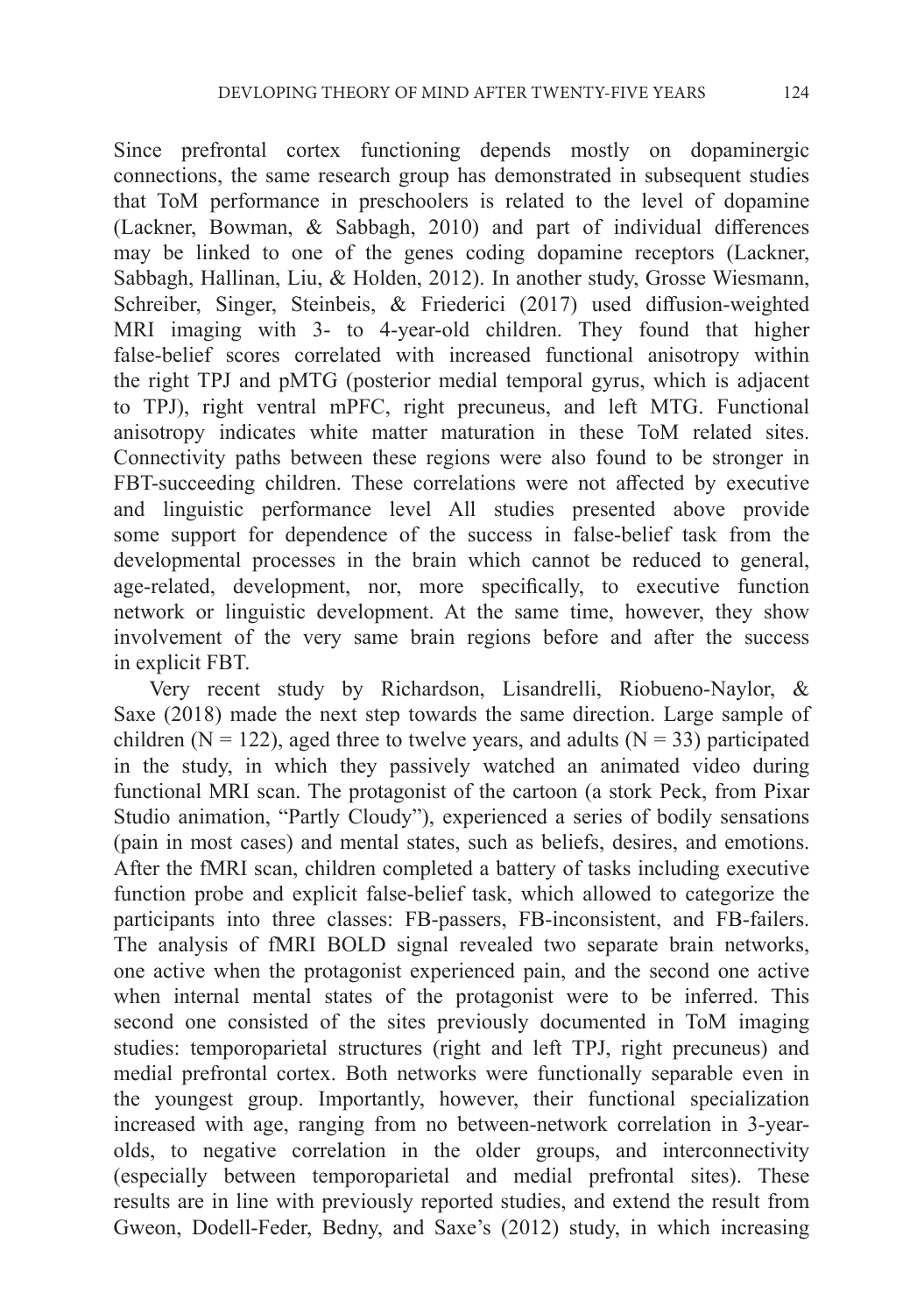specialization of ToM network between the age of 5 to 12 years was shown. What, however, is the most important in the current study is that although no explicit belief tracking was prompted during the clip watching, age-related change in the brain activity pattern parallels that revealed in explicit ToM tasks reported previously. Indeed, no apparent differences in functional responses within ToM network was found between children who failed and those who passed false-belief task in the post-test. All that provides more direct support for the continuity hypothesis and leads to suggestion that the success in explicit FBT depoends on maturation of the ToM network, which however is functional at the basic level early on, and may subserve implicit belief tracking at the earlier stages. Additionally, one result, which was not discussed by authors in detail, may also be of special interest here: in the youngest children, medial-frontal and temporoparietal parts of ToM network seem to be only loosely interconnected. Any attempts to functionally fractionate "social brain" networks (e.g., Schurz et al., 2014) are mostly speculative at this stage. Nevertheless, conflict monitoring is often indicated as a function of anterior cingulate cortex and adjacent regions of amPFC, even outside ToM research (cf. Carter & Veen, 2007). Partial immaturity of this site and its weaker connectivity with TPJ (which, in turn, is sometimes claimed to be responsible for belief tracking), may provide an explanation for the difficulties of younger children with explicit FBT, which may lay somewhere between domain-specific (conceptual) and domain general (executive) resolutions of this problem.

Summing-up, it seems that the same neural network is active during implicit and explicit belief processing from the earliest stage of development. This network, however, undergoes the maturation process, increasing connectivity within specific subnetworks and between them, and increasing functional specialization in the sense of suppression of activity in competitive networks (e.g., pain empathy). This is a continuous process of development, however, significant change was noted in the preschool age, and in some studies, it paralleled explicit false-belief success, even if controlling for age or executive functions. Such data seem to fit the continuity hypothesis better, but still allow to assign a "milestone" status to the moment of passing explicit FBT. Of course, this is not enough to reject the two-system theory and even some more radical discontinuity accounts. To do that, explicit and implicit belief processing should be analyzed with much better resolution (both in the sense of function, see Kampis, Fogt & Kovacs, 2016; and activation pattern analysis, see Jacoby, Bruneau, Koster-Hale, & Saxe, 2016) to check if they do not show disjunctive patterns of activity within the same general brain networks. Importantly, however, current neuroimaging studies overcome some objections raised by Apperly (2013), as they shift from localist, subtractive methodology to network-based analyses.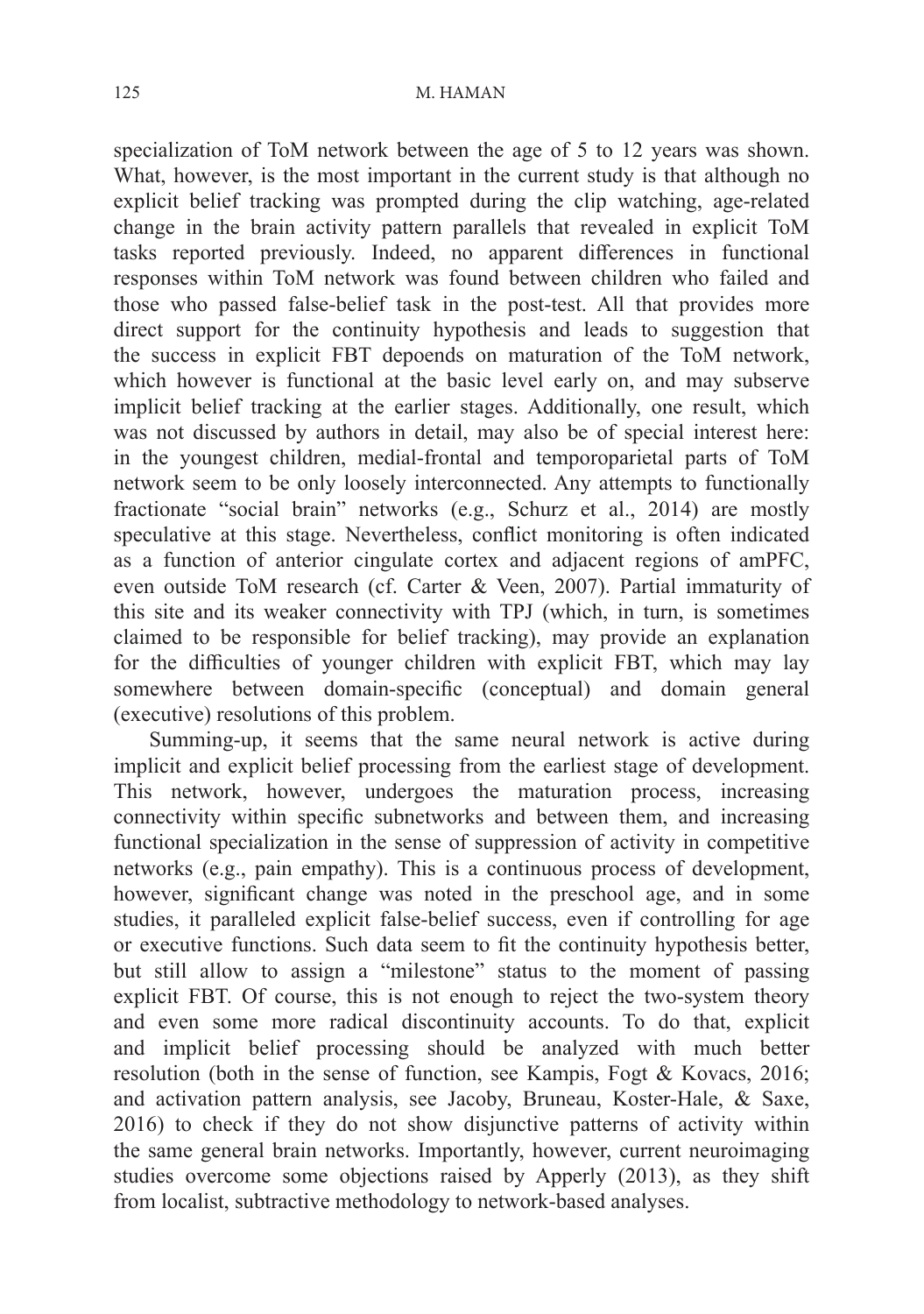### **General Conclusions**

Theory of mind in general, and false-belief task in particular, have competed with executive functions for the position of the most studied problem in the contemporary cognitive-developmental science. Enormous amount of data has been collected over 40 years after Premack and Woodruff's seminal paper, 35 years after Wimmer and Perner's first study with FBT, and 25 years after our first Polish publication mentioning children's ToM, and most of this data confirmed central role of ToM in social cognition, communication, and communicative behavior. Perhaps, the most intriguing discovery in the area of ToM was the demonstration of very early (just in the first year of life) ability to track others' beliefs (also false), which guides the child's expectations concerning behavior of other people, as well as the child's own social behavior (e.g., helping). Fully analogical ability of automatic (or semi-automatic), non-volitional belief-tracking was demonstrated also in adults. This discovery, almost obligatorily, opens discussion about the earliest conceptual competences in this domain, being one of the most basic areas of cognition.

The relation between performance in implicit belief tracking and traditional explicit false-belief tasks is not, however, yet determined. Some researchers propose the two-system theory, with only weak connections between implicit and explicit systems (only this second is claimed to to involve conceptual reasonig), while others opt for the continuity hypothesis. While evidence discussed in this paper fits better the continuity thesis, it remains unclear if achieving success in explicit FBT reflects only continuous maturational process in executive and communicative competences, or still constitutes a milestone of important, qualitatively new, stage in the development of social cognition (even if based on increased executive abilities). Belief construct deployed in the spontaneous belief tracking process may be abstract (in the sense of keeping identity across contexts) and conceptual in principle. However, new windows to new conceptual constructions around the age of four may be opened along with better developed executive control and better monitoring of conflict inherently involved in false-belief processing, but also with acquisition of mental lexicon facilitating instantiation of the conceptual components, and providing, together with conditional syntax, productivity and displacement typical to language. These new developments: full understanding of aspectuality, or second-order ToM concepts, sometimes may even be achieved along alternative path, without the ability of spontaneous belief tracking (as in the case of some well-functioning ASD patients).

Neuroimaging tools, available in last thirty years or so, may significantly contribute to this debate. Unfortunately, these tools are typically not children-friendly. Some fMRI studies, imaging brain activity during explicit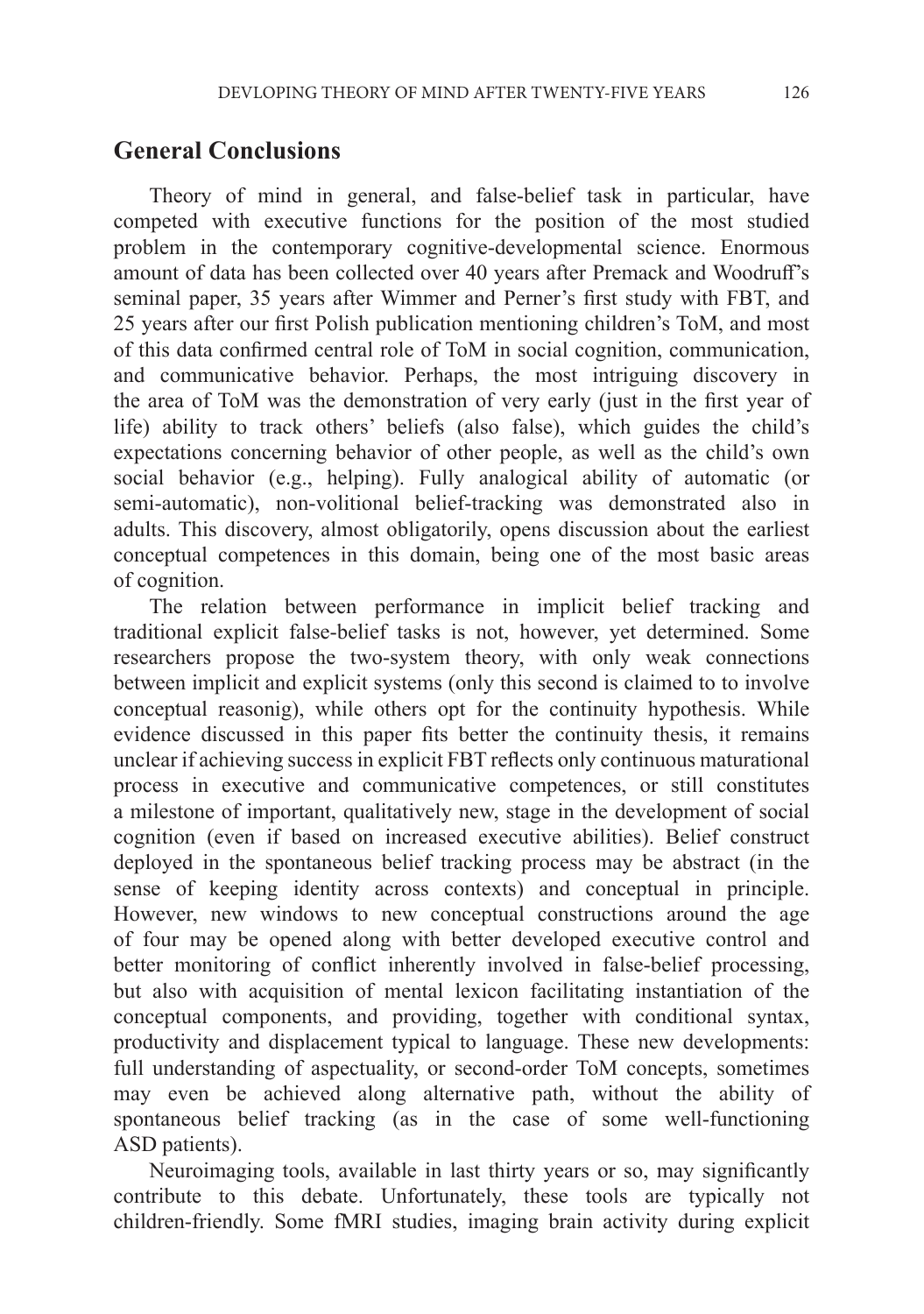#### 127 M. HAMAN

and implicit processing of others' mental states (including false-beliefs), showed similar pattern of activation in both conditions, but only a few of them involved children around or before their fourth birthday. Nonetheless, neuroimaging studies shed some additional light on the current issue. Particularly, brain connectivity studies show presence of the main ToM network just at the earliest stage of development. However, the strength of the connections, both local and distal, and selectivity of activations within this network increase with age. Importantly, the same network is engaged in both, implicit and explicit belief reasoning. Additional opportunity to study brain activity at the transitional age may be provided by recently developed fNIRS technology. This method is cheaper, easier to apply than fMRI, and, most importantly, children-friendly.

Several other important achievements in the development of the ToM area from the last twenty-five years were not presented here. A lot was learned about other early manifestations of inferring others' intentions, and other mental states from gaze, communicative cues, or motion pattern. For instance, interesting relations between ToM and face processing were also found. We know more about the nature of ToM impairment in ASD, and specific problems also with ToM development and reasoning in other atypically developing populations. In this paper, I have skipped the highly controversial issue of the mirror neurons system and its role in ToM, as well as some very recent, intriguing developments in Premack & Woodruff classical question, "Does the chimpanzee have a theory of mind?" Recently, which may arise as a bombshell, Krupenye, Kano, Hirata, Call and Tomasello, 2016, 2017 (follow-up study) reported in *Science* two experiments showing the ability to anticipate others' behavior from false-belief in chimpanzees. Only a few months later, Buttelmann, Buttelmann, Carpenter, Call, & Tomasello (2017) adapted their helping task to animal studies and got similar results. Subsequently, some abilities to track others' knowledge have been demonstrated in rhesus monkeys (Drayton & Santos, 2018). And finally, a few months ago, Rabinowitz et al. (2018) reported that deep-learning machines can also do that.

# **Acknowledgments**

Preparation of this manuscript was supported by National Science Centre, Poland, grant no. 2017/25/B/HS6/01624.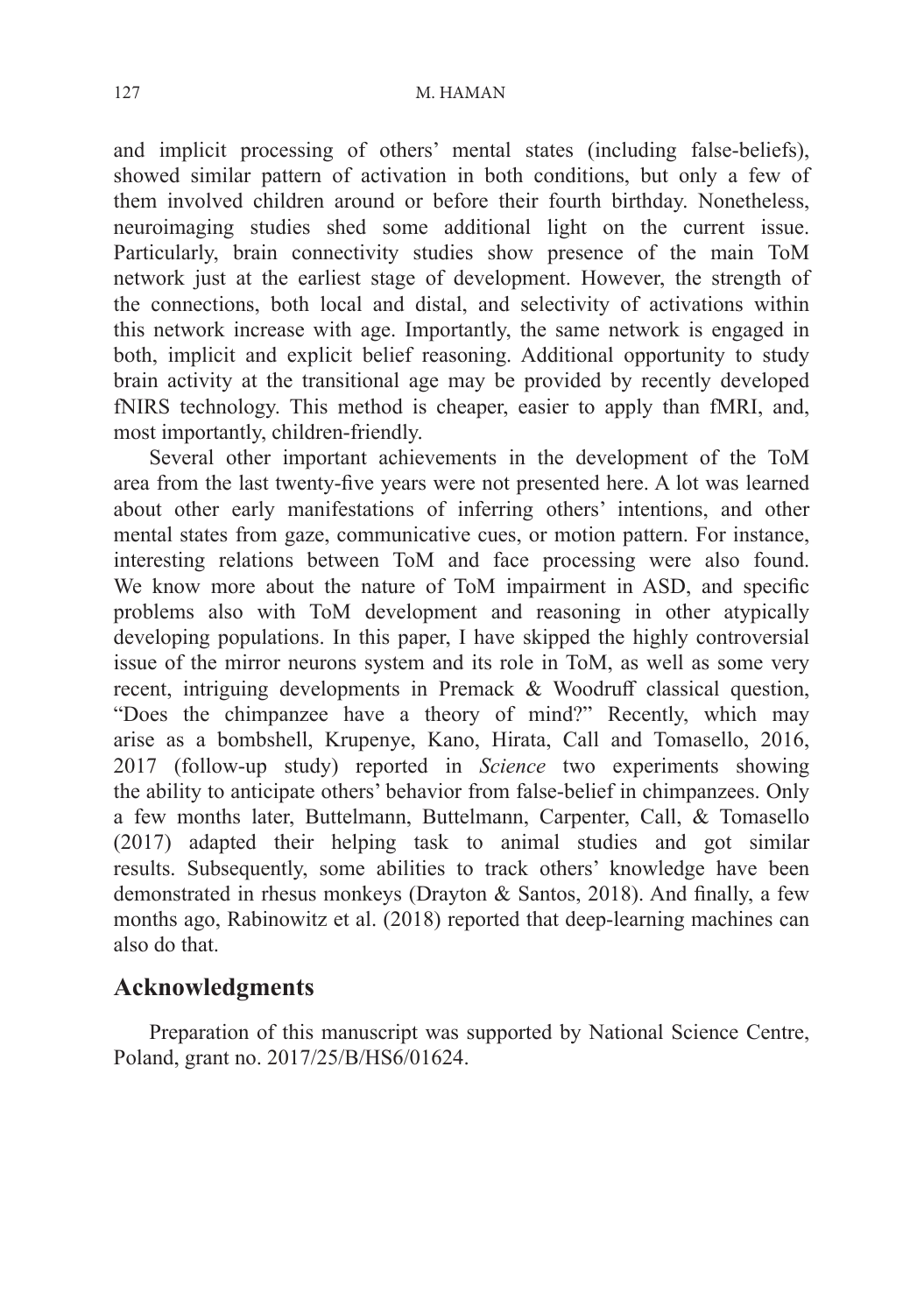## **References**

- Apperly, I. (2013). Can theory of mind grow up? Mindreading in adults, and its implications for the development and neuroscience of mindreading. In Baron-Cohen, S., Tager-Flusberg, H. & Lombardo, M. (Eds.) *Understanding other minds: Perspectives from developmental social neuroscience* (pp. 72–92). Oxford, UK: Oxford University Press.
- Apperly, I. A. & Butterfill, S. A. (2009). Do humans have two systems to track beliefs and belief-like states? *Psychological review*, *116*(4), 953.
- Astington, J. W. (1993). *The child's discovery of the mind*. Cambridge, MA: Harvard University Press.
- Baillargeon, R., Buttelmann, D., & Southgate, V. (2018). Invited commentary: Interpreting failed replications of early false-belief findings: Methodological and theoretical considerations. *Cognitive Development*, *46*, 112–124.
- Baker, S. T., Leslie, A. M., Gallistel, C. R., & Hood, B. M. (2016). Bayesian change-point analysis reveals developmental change in a classic theory of mind task. *Cognitive psychology, 91*, 124–149.
- Bardi, L., Desmet, C., Nijhof, A., Wiersema, J. R., & Brass, M. (2016). Brain activation for spontaneous and explicit false belief tasks overlaps: new fMRI evidence on belief processing and violation of expectation. *Social cognitive and affective neuroscience*, *12*(3), 391–400.
- Bardi, L., Six, P., & Brass, M. (2017). Repetitive TMS of the temporo-parietal junction disrupts participant's expectations in a spontaneous Theory of Mind task. *Social cognitive and affective neuroscience*, *12*(11), 1775–1782.
- Baron‐Cohen, S. (1989). The autistic child's theory of mind: A case of specific developmental delay. *Journal of child Psychology and Psychiatry*, *30*(2), 285–297.
- Baron-Cohen, S., Leslie, A. M., & Frith, U. (1985). Does the autistic child have a "theory of mind"?. *Cognition*, *21*(1), 37–46.
- Benson, J. E., Sabbagh, M. A., Carlson, S. M., & Zelazo, P. D. (2013). Individual differences in executive functioning predict preschoolers' improvement from theory-of-mind training. *Developmental Psychology*, *49*(9), 1615.
- Birch, S. A., & Bloom, P. (2003). Children are cursed: An asymmetric bias in mental-state attribution. *Psychological Science*, *14*(3), 283–286.
- Birch, S. A., & Bloom, P. (2007). The curse of knowledge in reasoning about false-beliefs. *Psychological Science*, *18*(5), 382–386.
- Biro, S., Csibra, G., Koos, O, & Gergely, G. (1998). Understanding rational action in infancy. *Psychology of Language and Communication*, *1*(2), 29–38.
- Bloom, P., & German, T. P. (2000). Two reasons to abandon the false-belief task as a test of theory of mind. *Cognition*, *77*(1), B25–B31.
- Buttelmann, D., Buttelmann, F., Carpenter, M., Call, J., & Tomasello, M. (2017). Great apes distinguish true from false-beliefs in an interactive helping task. *PLoS one*, *12*(4), e0173793.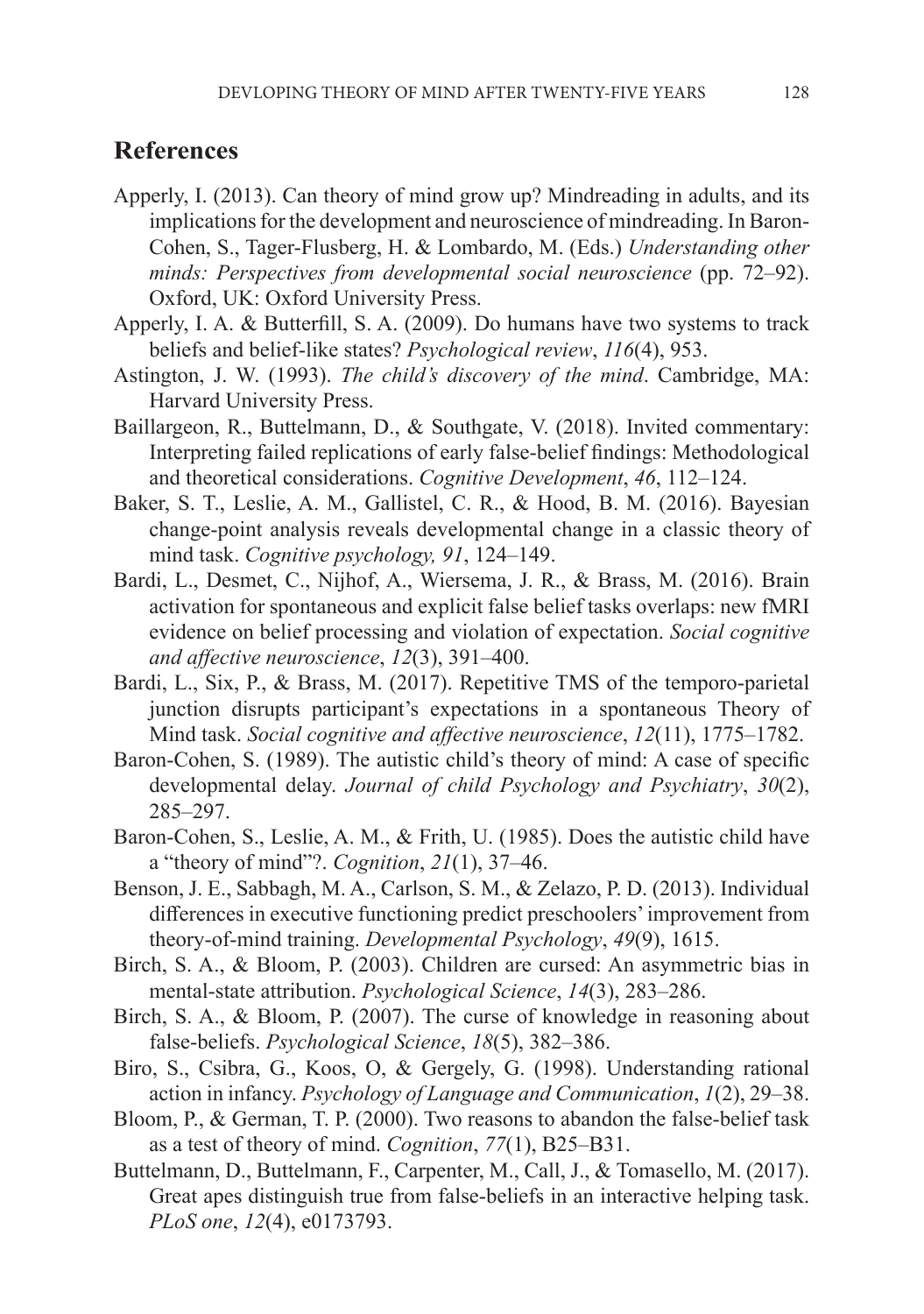- Buttelmann, D., Carpenter, M., & Tomasello, M. (2009). Eighteen-month-old infants show false-belief understanding in an active helping paradigm. *Cognition*, *112*(2), 337–342.
- Buttelmann, D., Over, H., Carpenter, M., & Tomasello, M. (2014). Eighteenmonth-olds understand false-beliefs in an unexpected-contents task. *Journal of Experimental Child Psychology*, *119*, 120–126.
- Buttelmann, F., Suhrke, J., & Buttelmann, D. (2015). What you get is what you believe: Eighteen-month-olds demonstrate belief understanding in an unexpected-identity task. *Journal of Experimental Child Psychology*, *131*, 94–103.
- Carruthers, P. (2017). Mindreading in adults: evaluating two-systems views. *Synthese*, *194*(3), 673–688.
- Carter, C. S., & Van Veen, V. (2007). Anterior cingulate cortex and conflict detection: an update of theory and data. *Cognitive, Affective, & Behavioral Neuroscience*, *7*(4), 367-379.
- Charman, T., Swettenham, J., Baron-Cohen, S., Cox, A., Baird, G., & Drew, A. (1997). Infants with autism: An investigation of empathy, pretend play, joint attention, and imitation. *Developmental Psychology*, *33*(5), 781.
- Clements, W. A., & Perner, J. (1994). Implicit understanding of belief. *Cognitive Development*, *9*(4), 377–395.
- Csibra, G., & Gergely, G. (1998). The teleological origins of mentalistic action explanations: A developmental hypothesis. *Developmental Science*, *1*(2), 255–259.
- Dennett, D. C. (1978). Beliefs about beliefs [P&W, SR&B]. *Behavioral and Brain Sciences*, *1*(4), 568–570.
- de Villiers, J. G., & de Villiers, P. A. (2000). *Linguistic determinism and the understanding of false. Children's Reasoning and the Mind* (Eds.), P. Mitchell and K. Riggs (Hove: Psychology Press), 191–228.
- de Villiers, J. G., & Pyers, J. E. (2002). Complements to cognition: A longitudinal study of the relationship between complex syntax and false-beliefunderstanding. *Cognitive Development*, *17*(1), 1037–1060.
- Devine, R. T., & Hughes, C. (2014). Relations between false-belief understanding and executive function in early childhood: A meta-analysis. *Child Development*, *85*(5), 1777–1794.
- Drayton, L. A., & Santos, L. R. (2018). What do monkeys know about others' knowledge?. *Cognition*, *170*, 201–208.
- Farrar, M. J., Benigno, J. P., Tompkins, V., & Gage, N. A. (2017). Are there different pathways to explicit false-belief understanding? General language and complementation in typical and atypical children. *Cognitive Development*, *43*, 49–66.
- Flavell, J. H. (1992). *Perspectives on perspective-taking. Piaget's theory: Prospects and possibilities*. (pp. 107–139). Hillsdale, NJ: Erlbaum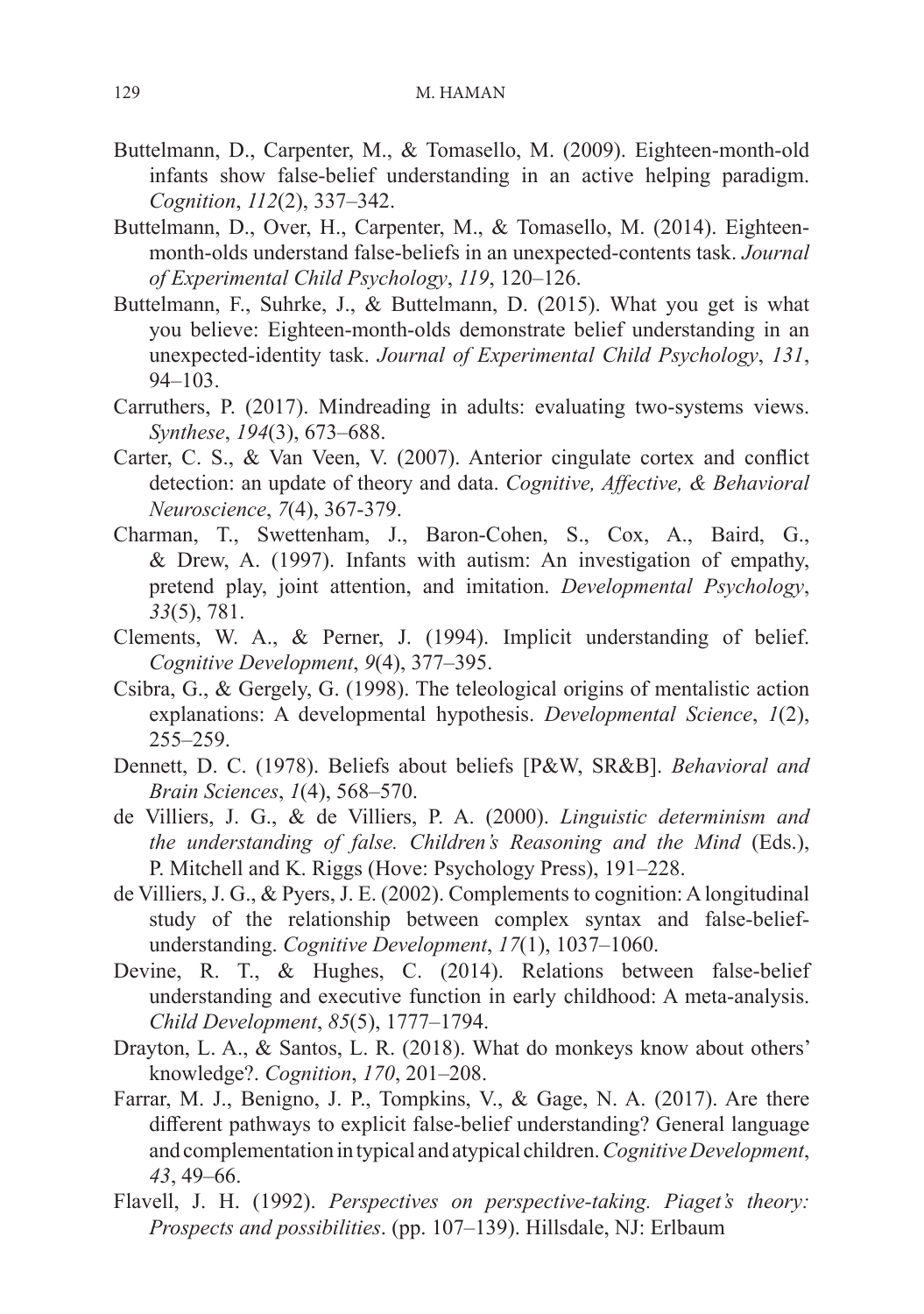- Flavell, J. H. (1993). The development of children's understanding of false-belief and the appearance‐reality distinction. *International Journal of Psychology*, *28*(5), 595–604.
- Fletcher, P. C., Happe, F., Frith, U., Baker, S. C., Dolan, R. J., Frackowiak, R. S., & Frith, C. D. (1995). Other minds in the brain: a functional imaging study of "theory of mind" in story comprehension. *Cognition*, *57*(2), 109–128.
- Gallagher, H. L., & Frith, C. D. (2003). Functional imaging of 'theory of mind'. *Trends in Cognitive Sciences*, *7*(2), 77–83.
- Gallagher, S., & Povinelli, D. J. (2012). Enactive and behavioral abstraction accounts of social understanding in chimpanzees, infants, and adults. *Review of Philosophy and Psychology*, *3*(1), 145–169.
- Gergely, G., Nádasdy, Z., Csibra, G., & Bíró, S. (1995). Taking the intentional stance at 12 months of age. *Cognition*, *56*(2), 165–193.
- Grosse Wiesmann, C., Friederici, A. D., Disla, D., Steinbeis, N., & Singer, T. (2018). Longitudinal evidence for 4-year-olds' but not 2-and 3-year-olds' false-belief-related action anticipation. *Cognitive Development*, *46*, 58–68.
- Grosse Wiesmann, C., Friederici, A. D., Singer, T., & Steinbeis, N. (2017). Implicit and explicit false-belief development in preschool children. *Developmental Science*, *20*(5).
- Grosse Wiesmann, C., Schreiber, J., Singer, T., Steinbeis, N., & Friederici, A. D. (2017). White matter maturation is associated with the emergence of theory of mind in early childhood. *Nature Communications*, *8*, 14692.
- Gut, A., Haman, M. & Gorbaniuk, O. (under review) The development of understanding opacity in preschoolers: A transition from a coarse- to finegrained understanding of beliefs.
- Gweon, H., Dodell‐Feder, D., Bedny, M., & Saxe, R. (2012). Theory of mind performance in children correlates with functional specialization of a brain region for thinking about thoughts. *Child development*, *83*(6), 1853–1868.
- Helming, K. A., Strickland, B., & Jacob, P. (2014). Making sense of early falsebelief understanding. *Trends in Cognitive Sciences*, *18*(4), 167–170.
- Helming, K. A., Strickland, B., & Jacob, P. (2016). Solving the puzzle about early belief‐ascription. *Mind & Language*, *31*(4), 438–469.
- Henry, J. D., Phillips, L. H., Ruffman, T., & Bailey, P. E. (2013). A meta-analytic review of age differences in theory of mind. *Psychology and Aging*, *28*(3), 826.
- Heyes, C. (2014a). False-belief in infancy: a fresh look. *Developmental Science*, *17*(5), 647–659.
- Heyes, C. (2014b). Submentalizing: I am not really reading your mind. *Perspectives on Psychological Science*, *9*(2), 131–143.
- Hoehl, S., Wiese, L., & Striano, T. (2008). Young infants' neural processing of objects is affected by eye gaze direction and emotional expression. *PLoS One*, *3*(6), e2389.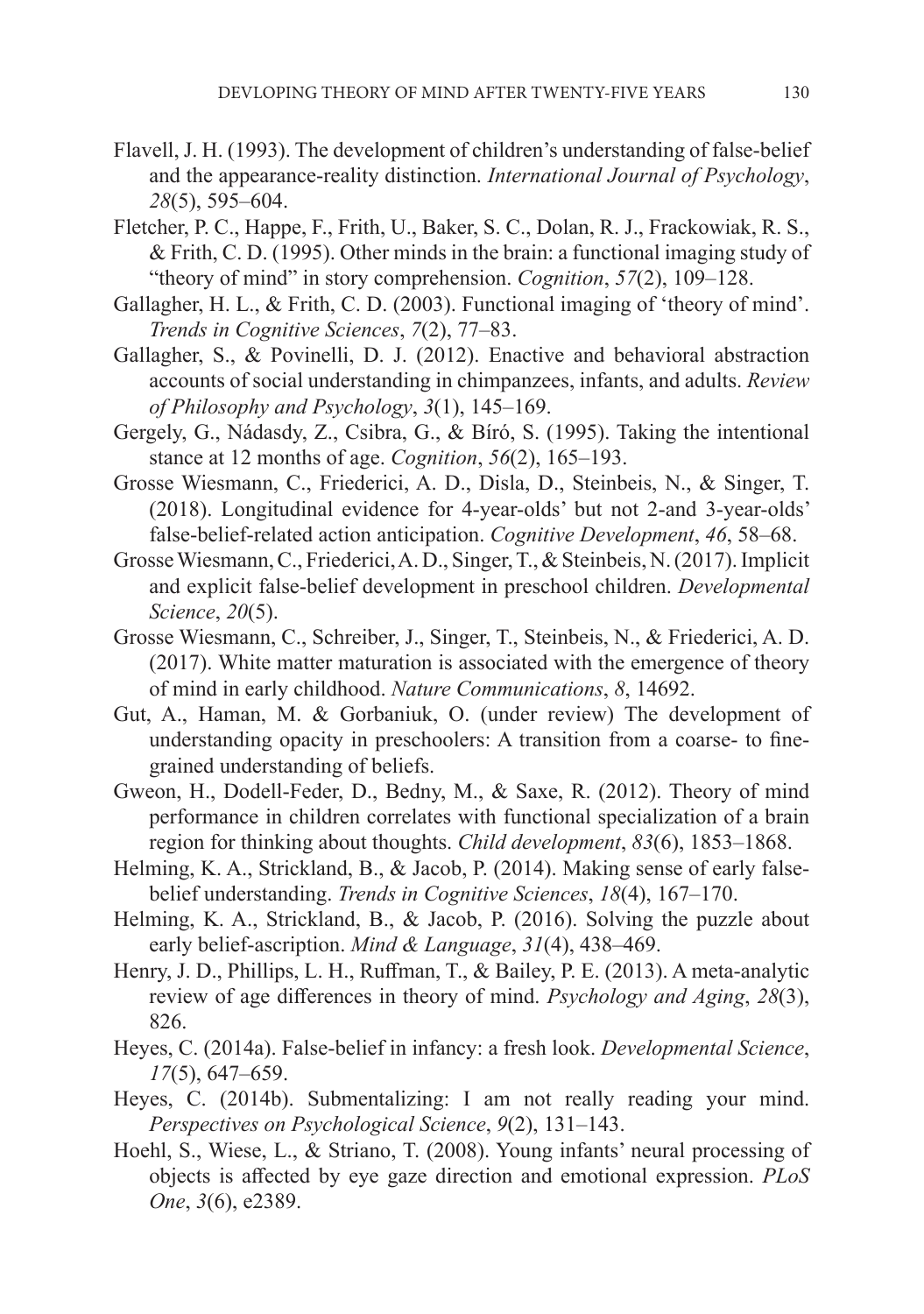- Hood, B. M., Willen, J. D., & Driver, J. (1998). Adult's eyes trigger shifts of visual attention in human infants. *Psychological Science*, *9*(2), 131–134.
- Hughes, C., & Leekam, S. (2004). What are the links between theory of mind and social relations? Review, reflections and new directions for studies of typical and atypical development. *Social Development*, *13*(4), 590–619.
- Hyde, D. C., Aparicio Betancourt, M., & Simon, C. E. (2015). Human temporal‐ parietal junction spontaneously tracks others' beliefs: A functional nearinfrared spectroscopy study. *Human Brain Mapping*, *36*(12), 4831–4846.
- Hyde, D. C., Simon, C. E., Ting, F., & Nikolaeva, J. I. (2018). Functional Organization of the Temporal–Parietal Junction for Theory of Mind in Preverbal Infants: A Near-Infrared Spectroscopy Study. *Journal of Neuroscience*, *38*(18), 4264–4274.
- Jacoby, N., Bruneau, E., Koster-Hale, J., & Saxe, R. (2016). Localizing pain matrix and theory of mind networks with both verbal and non-verbal stimuli. *NeuroImage*, *126*, 39–48.
- Jenkins, J. M., & Astington, J. W. (2000). Theory of mind and social behavior: Causal models tested in a longitudinal study. *Merrill-Palmer Quarterly (1982-)*, 203–220.
- Kampis, D., Fogd, D., & Kovács, Á. M. (2017). Nonverbal components of Theory of Mind in typical and atypical development. *Infant Behavior and Development*, *48*, 54–62.
- Kovács, Á. M., Kühn, S., Gergely, G., Csibra, G., & Brass, M. (2014). Are all beliefs equal? Implicit belief attributions recruiting core brain regions of theory of mind. *PloS one*, *9*(9), e106558.
- Kovács, Á. M., Téglás, E., & Endress, A. D. (2010). The social sense: Susceptibility to others' beliefs in human infants and adults. *Science*, *330*(6012), 1830–1834.
- El Kaddouri, R., Bardi, L., De Bremaeker, D., Brass, M., & Wiersema, J. R. (2019). Measuring spontaneous mentalizing with a ball detection task: putting the attention-check hypothesis by Phillips and colleagues (2015) to the test. *Psychological Research*, 1–9.
- Krupenye, C., Kano, F., Hirata, S., Call, J., & Tomasello, M. (2016). Great apes anticipate that other individuals will act according to false-beliefs. *Science*, *354*(6308), 110–114.
- Krupenye, C., Kano, F., Hirata, S., Call, J., & Tomasello, M. (2017). A test of the submentalizing hypothesis: Apes' performance in a false-belief task inanimate control. *Communicative & Integrative Biology*, *10*(4), e1343771.
- Kuhn, D. (2000). Theory of mind, metacognition, and reasoning: A life-span perspective. In P. Mitchell & K. J. Riggs (Eds.) *Children's reasoning and the mind* (pp. 301–326). Hove: Psychology Press.
- Kulke, L., & Rakoczy, H. (2018). Implicit theory of mind An overview of current replications and non-replications. *Data in Brief*, *16*, 101–104.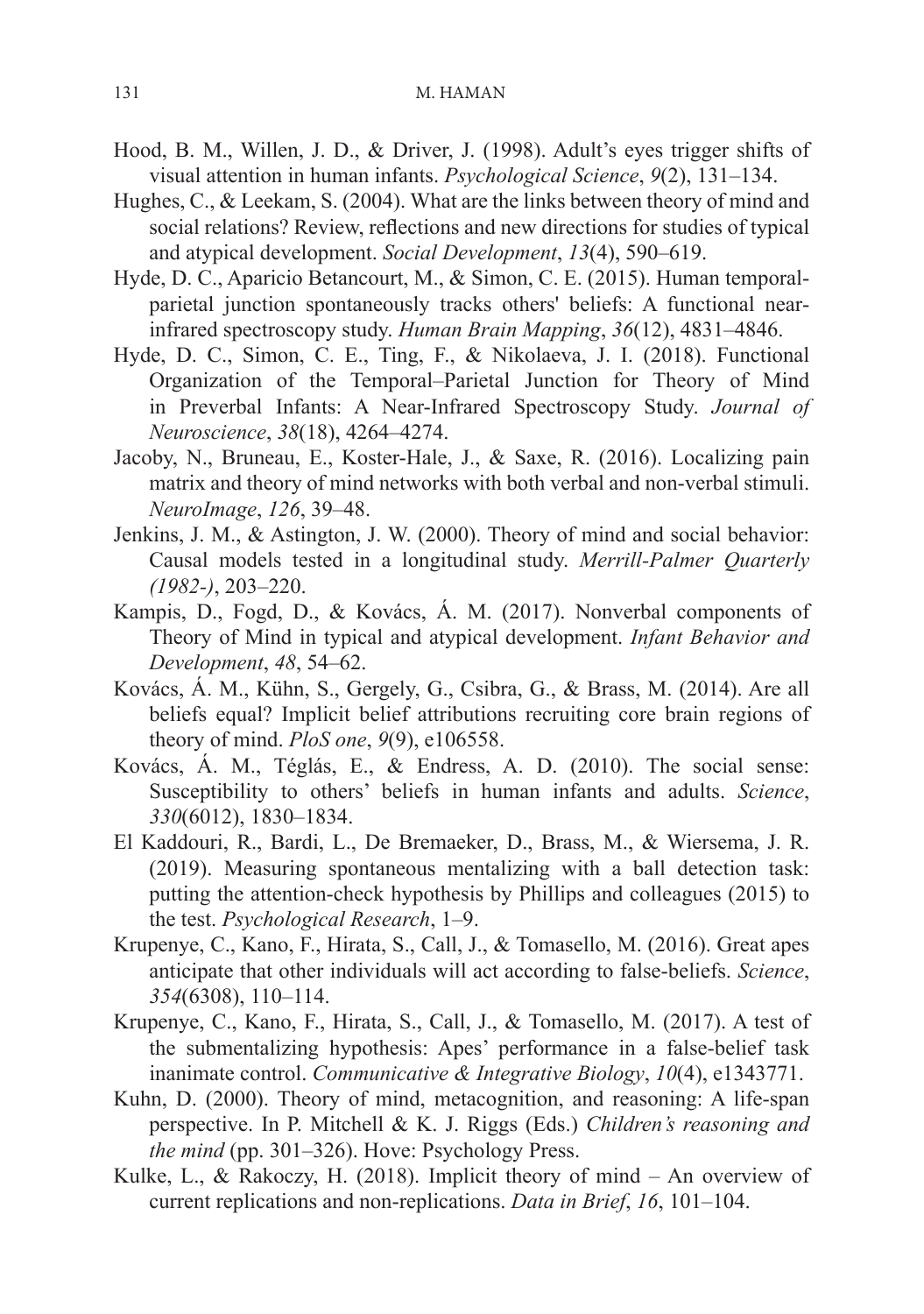- Kulke, L., Reiß, M., Krist, H., & Rakoczy, H. (2018). How robust are anticipatory looking measures of theory of mind? Replication attempts across the life span. *Cognitive Development*, *46*, 97–111.
- Kulke, L., von Duhn, B., Schneider, D., & Rakoczy, H. (2018). Is implicit theory of mind a real and robust phenomenon? Results from a systematic replication study. *Psychological Science*, 0956797617747090.
- Lackner, C., Sabbagh, M. A., Hallinan, E., Liu, X., & Holden, J. J. (2012). Dopamine receptor D4 gene variation predicts preschoolers' developing theory of mind. *Developmental Science*, *15*(2), 272–280.
- Lackner, C. L., Bowman, L. C., & Sabbagh, M. A. (2010). Dopaminergic functioning and preschoolers' theory of mind. *Neuropsychologia*, *48*(6), 1767–1774.
- Leslie, A. M., Xu, F., Tremoulet, P. D., & Scholl, B. J. (1998). Indexing and the object concept: developingwhat'andwhere'systems. *Trends in Cognitive Sciences*, *2*(1), 10–18.
- Lillard, A. (1998). Ethnopsychologies: cultural variations in theories of mind. *Psychological Bulletin*, *123*(1), 3.
- Low, J. (2010). Preschoolers' implicit and explicit false-belief understanding: relations with complex syntactical mastery. *Child Development*, *81*(2), 597–615
- Low, J., Apperly, I. A., Butterfill, S. A., & Rakoczy, H. (2016). Cognitive architecture of reasoning in children and adults: A primer on the two‐systems account. *Child Development Perspectives*, *10*(3), 184-189.
- Mars, R. B., Neubert, F. X., Noonan, M. P., Sallet, J., Toni, I., & Rushworth, M. F. (2012). On the relationship between the "default mode network" and the "social brain". *Frontiers in Human Neuroscience*, *6*, 189.
- Meert, G., Wang, J., & Samson, D. (2017). Efficient belief tracking in adults: The role of task instruction, low-level associative processes and dispositional social functioning. *Cognition*, *168*, 91–98.
- Meltzoff, A. N. (1993). The role of imitation in understanding persons and developing a theory of mind. *Understanding other minds: Perspectives from Autism*, 335–366.
- Moran, J. M., Young, L. L., Saxe, R., Lee, S. M., O'Young, D., Mavros, P. L., & Gabrieli, J. D. (2011). Impaired theory of mind for moral judgment in high-functioning autism. *Proceedings of the National Academy of Sciences*, *108*(7), 2688–2692.
- Moses, L. J. (2001). Executive accounts of theory‐of‐mind development. *Child Development*, *72*(3), 688–690.
- Naughtin, C. K., Horne, K., Schneider, D., Venini, D., York, A., & Dux, P. E. (2017). Do implicit and explicit belief processing share neural substrates? *Human Brain Mapping*, *38*(9), 4760–4772.
- Nelson, K. (1998). *Language in cognitive development: The emergence of the mediated mind*. Cambridge: Cambridge University Press.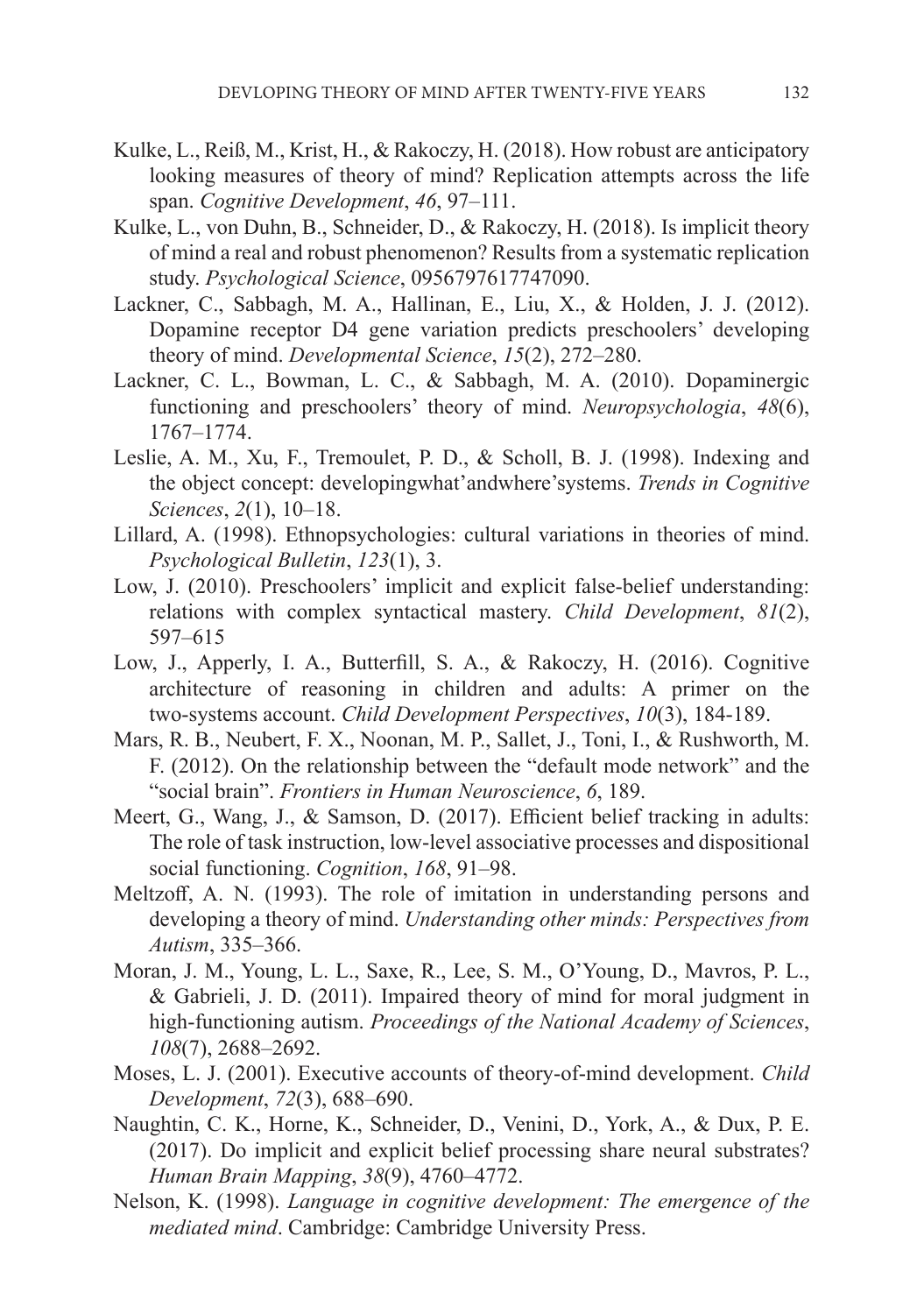- Nelson, K., Plesa, D., & Henseler, S. (1998). Children's theory of mind: An experiential interpretation. *Human Development*, *41*(1), 7–29.
- Nijhof, A. D., Brass, M., Bardi, L., & Wiersema, J. R. (2016). Measuring mentalizing ability: A within-subject comparison between an explicit and implicit version of a ball detection task. *PloS one*, *11*(10): e0164373. doi:10.1371/journal.pone.0164373
- Nijhof, A. D., Bardi, L., Brass, M., & Wiersema, J. R. (2018). Brain activity for spontaneous and explicit mentalizing in adults with autism spectrum disorder: An fMRI study. *NeuroImage: Clinical*, *18*, 475–484.
- Oktay-Gür, N., Schulz, A., & Rakoczy, H. (2018). Children exhibit different performance patterns in explicit and implicit theory of mind tasks. *Cognition*, *173*, 60–74.
- Onishi, K. H., & Baillargeon, R. (2005). Do 15-month-old infants understand false-beliefs? *Science*, *308*(5719), 255–258.
- Peterson, C., Slaughter, V., Moore, C., & Wellman, H. M. (2016). Peer social skills and theory of mind in children with autism, deafness, or typical development. *Developmental Psychology*, *52*(1), 46.
- Peterson, C. C., Slaughter, V. P., & Paynter, J. (2007). Social maturity and theory of mind in typically developing children and those on the autism spectrum. *Journal of Child Psychology and Psychiatry*, *48*(12), 1243–1250.
- Phillips, J., Ong, D. C., Surtees, A. D., Xin, Y., Williams, S., Saxe, R., & Frank, M. C. (2015). A second look at automatic theory of mind: Reconsidering Kovács, Téglás, and Endress (2010). *Psychological Science*, *26*(9), 1353–1367.
- Poulin‐Dubois, D., & Yott, J. (2018). Probing the depth of infants' theory of mind: Disunity in performance across paradigms. *Developmental Science*, *21*(4), e12600.
- Premack, D. (1990). The infant's theory of self-propelled objects. *Cognition*, *36*(1), 1–16.
- Premack, D., & Woodruff, G. (1978). Does the chimpanzee have a theory of mind? *Behavioral and Brain Sciences*, *1*(4), 515–526.
- Priewasser, B., Rafetseder, E., Gargitter, C., & Perner, J. (2017). Helping as an early indicator of a theory of mind: Mentalism or teleology?. *Cognitive Development*, *46*, 69–78. doi:10.1016/j.cogdev.2017.08.002
- Rabinowitz, N. C., Perbet, F., Song, H. F., Zhang, C., Eslami, S. M., & Botvinick, M. (2018). *Machine theory of mind*. arXiv preprint arXiv:1802.07740.
- Richardson, H., Lisandrelli, G., Riobueno-Naylor, A., & Saxe, R. (2018). Development of the social brain from age three to twelve years. *Nature Communications*, *9*(1), 1027.
- Rubio-Fernández, P., & Geurts, B. (2013). How to pass the false-belief task before your fourth birthday. *Psychological Science*, *24*(1), 27–33.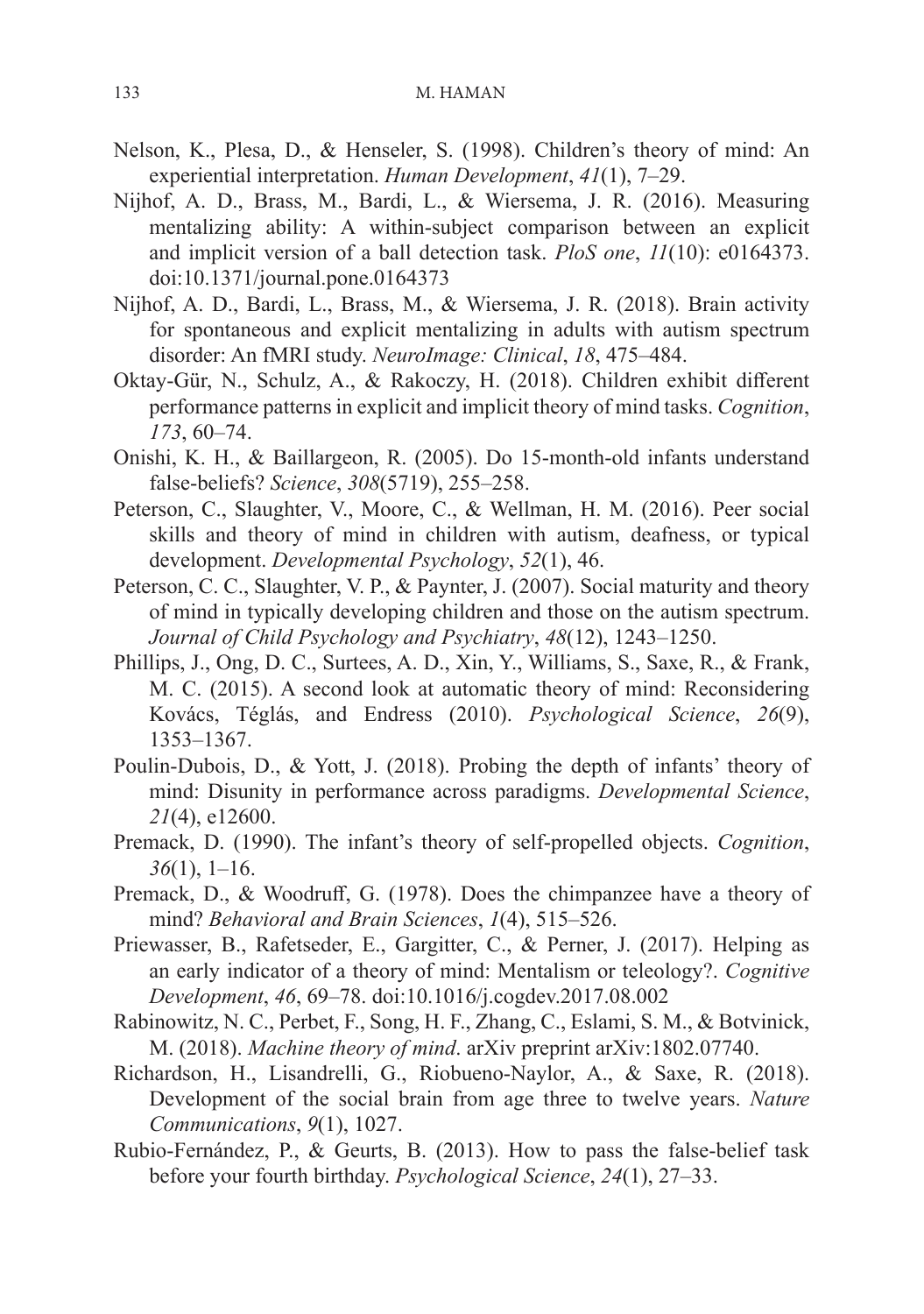- Rubio-Fernández, P., Jara-Ettinger, J., & Gibson, E. (2017). Can processing demands explain toddlers' performance in false-belief tasks?. *Proceedings of the National Academy of Sciences*, *114*(19), E3750–E3750.
- Sabbagh, M. A., Bowman, L. C., Evraire, L. E., & Ito, J. (2009). Neurodevelopmental correlates of theory of mind in preschool children. *Child Development*, *80*(4), 1147–1162.
- Samson, D., Apperly, I., Braithwaite, J., Andrews, B., & Bodley Scott, S. (2010). Seeing it their way: Evidence for rapid and involuntary computation of what other people see. *Journal of Experimental Psychology: Human Perception and Performance*, *36*, 1255–1266.
- Schaafsma, S. M., Pfaff, D. W., Spunt, R. P., & Adolphs, R. (2015). Deconstructing and reconstructing theory of mind. *Trends in Cognitive Sciences*, *19*(2), 65–72.
- Scheeren, A. M., de Rosnay, M., Koot, H. M., & Begeer, S. (2013). Rethinking theory of mind in high‐functioning autism spectrum disorder. *Journal of Child Psychology and Psychiatry*, *54*(6), 628–635.
- Schick, B., de Villiers, P., de Villiers, J., & Hoffmeister, R. (2007). Language and theory of mind: A study of deaf children. *Child Development*, *78*(2), 376–396.
- Schneider, D., Lam, R., Bayliss, A. P., & Dux, P. E. (2012). Cognitive load disrupts implicit theory-of-mind processing. *Psychological Science*, *23*(8), 842–847.
- Schneider, D., Slaughter, V. P., Becker, S. I., & Dux, P. E. (2014). Implicit falsebelief processing in the human brain. *NeuroImage*, *101*, 268–275.
- Schneider, D., Nott, Z. E., & Dux, P. E. (2014). Task instructions and implicit theory of mind. *Cognition*, *133*, 43–47.
- Schurz, M., Radua, J., Aichhorn, M., Richlan, F., & Perner, J. (2014). Fractionating theory of mind: A meta-analysis of functional brain imaging studies. *Neuroscience & Biobehavioral Reviews*, *42*, 9–34.
- Schurz, M., Tholen, M. G., Perner, J., Mars, R. B., & Sallet, J. (2017). Specifying the brain anatomy underlying temporo-parietal junction activations for theory of mind: A review using probabilistic atlases from different imaging modalities. *Human Brain Mapping*, *38*(9), 4788–4805.
- Schuwerk, T., Vuori, M., & Sodian, B. (2015). Implicit and explicit theory of mind reasoning in autism spectrum disorders: The impact of experience. *Autism, 19*(4), 459–468.
- Scott, R. M. (2014). Post hoc versus predictive accounts of children's theory of mind: A reply to Ruffman. *Developmental Review*, *34*(3), 300–304.
- Scott, R. M., & Baillargeon, R. (2009). Which penguin is this? Attributing false beliefs about object identity at 18 months. *Child Development*, *80*(4), 1172–1196.
- Scott, R. M., & Baillargeon, R. (2017). Early false-belief understanding. *Trends in Cognitive Sciences*, 21(4), 237–249.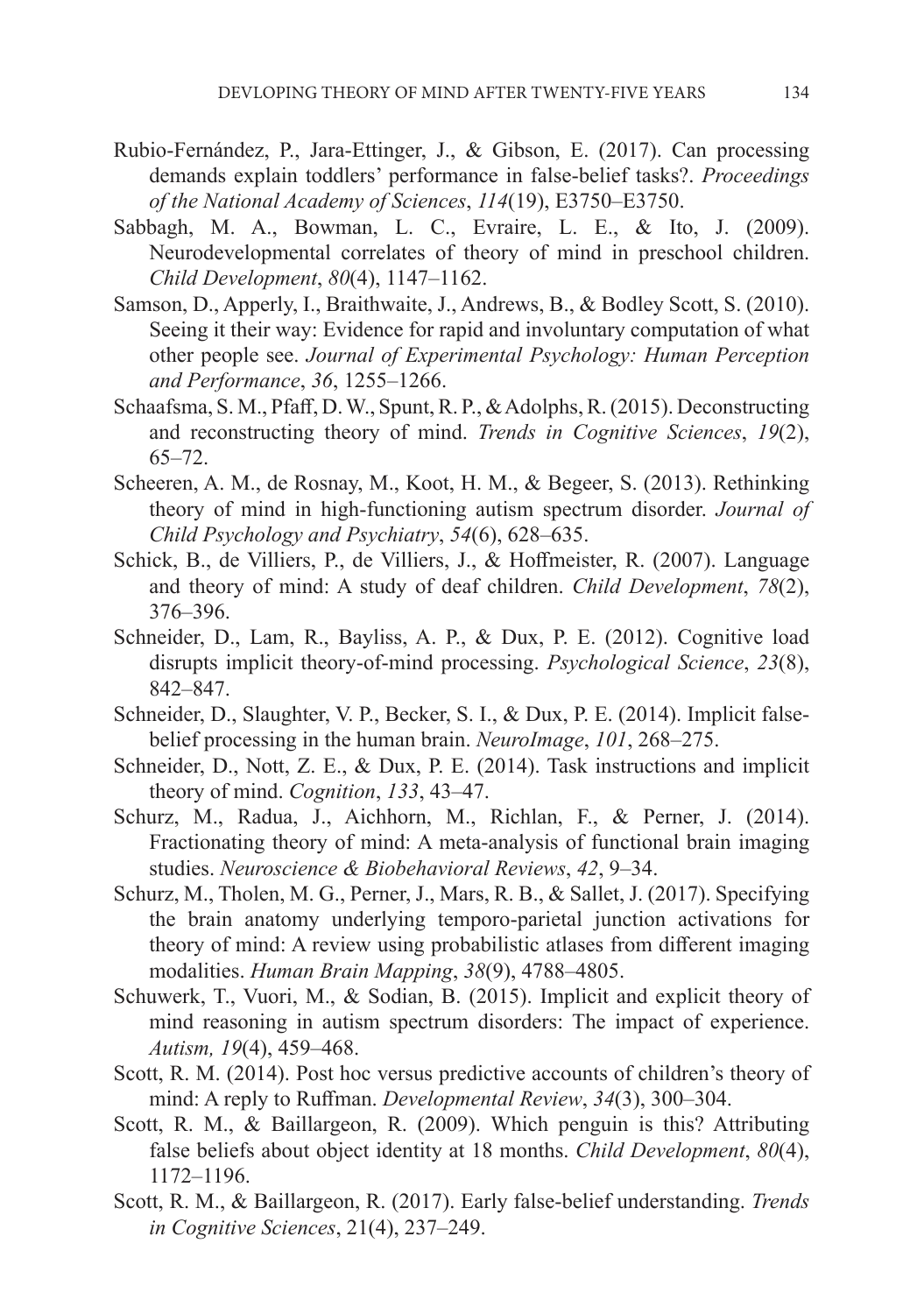- Shahaeian, A., Peterson, C. C., Slaughter, V., & Wellman, H. M. (2011). Culture and the sequence of steps in theory of mind development. *Developmental Psychology*, *47*(5), 1239.
- Slaughter, V. (2015). Theory of mind in infants and young children: a review. *Australian Psychologist*, *50*(3), 169–172.
- Sodian, B. (2016). Is false-belief understanding continuous from infancy to preschool age? In D. Barner & A. S. Baron (Eds.), *Core knowledge and conceptual change* (p. 301), Oxford: Oxford University Press.
- Sommerville, J. A., Bernstein, D. M., & Meltzoff, A. N. (2013). Measuring beliefs in centimeters: Private knowledge biases preschoolers' and adults' representation of others' beliefs. *Child Development*, *84*(6), 1846–1854.
- Southgate, V. (2018). The puzzle of early mentalizing: A unitary theory of infants' successes and preschoolers' failures. doi:10.17605/OSF.IO/Y2GHQ
- Spreng, R. N., & Grady, C. L. (2010). Patterns of brain activity supporting autobiographical memory, prospection, and theory of mind, and their relationship to the default mode network. *Journal of Cognitive Neuroscience*, *22*(6), 1112–1123.
- Stojnić, G. (2017). *Can two-year olds understand others' false-beliefs about object identities?* (Doctoral dissertation, Rutgers University-Graduate School-New Brunswick).
- Stojnić, G. & Leslie, A. M. (2018). Poster presented at 9th Budapest Conference on Cognitive Development, Budapest, January 2018.
- Thoermer, C., Sodian, B., Vuori, M., Perst, H., & Kristen, S. (2012). Continuity from an implicit to an explicit understanding of false-belief from infancy to preschool age. *British Journal of Developmental Psychology*, *30*(1), 172–187.
- Tomasello, M. (1995). Joint attention as social cognition. *Joint Attention: Its Origins and Role in Development*, 103–130.
- Tomasello, M. (2018). How children come to understand false-beliefs: A shared intentionality account. *Proceedings of the National Academy of Sciences*, *115*(34), 8491–8498.
- Wang, L., & Leslie, A. M. (2016). Is Implicit Theory of Mind the 'Real Deal'? The Own‐Belief/True‐Belief Default in Adults and Young Preschoolers. *Mind & Language*, *31*(2), 147–176.
- Wellman, H. M. (2014). *Making minds: How theory of mind develops*. Oxford: Oxford University Press.
- Wellman, H. M. (2017). The development of theory of mind: Historical reflections. *Child Development Perspectives*, *11*(3), 207–214.
- Wellman, H. M., & Liu, D. (2004). Scaling of theory‐of‐mind tasks. *Child Development*, *75*(2), 523–541.
- Wellman, H. M., & Woolley, J. D. (1990). From simple desires to ordinary beliefs: The early development of everyday psychology. *Cognition*, *35*, 245–275.